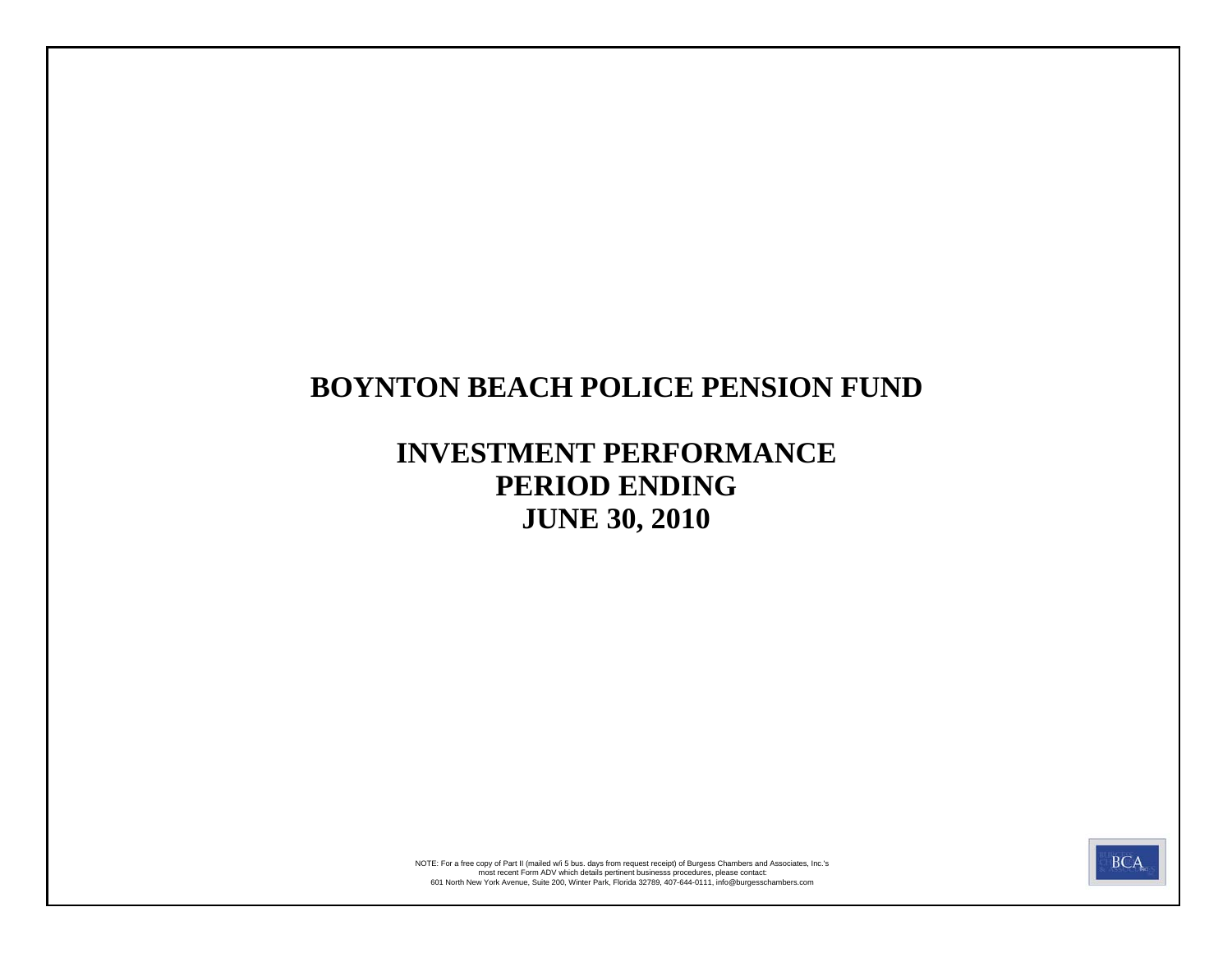### **Boynton Beach Police Pension Fund**

### **BCA Market Perspective © July 2010**

### **"Fear" Is BackBurgess B. Chambers and Larry M. Cole**

In the April 2010 BCA Market Perspective, it was noted that:

"Another factor that has become evident is the investor's appetite for risk has returned. This is supported by the one-year bounce of equity markets since the market lows on March 9, 2009. Large cap stocks, as measured by the Russell 1000 Index, are up 72.9%, the Russell Midcap Index is up 94.2% and the Russell 2000 (Small Cap) Index is up 92.1%. In addition, we recently saw the Dow Jones Industrial Average hit the 11,000 level for the first time since September, 2008."

What a difference a quarter makes.

As Greece's debt rating was lowered to junk status in April, many investors saw this as the beginning of a larger problem in Europe, most notably Spain, Portugal, Italy and Ireland – spreading fear and uncertainty and the collapse of the Euro currency. The result was a widespread decline of all major equity markets. With belt tightening and tax increases on the agenda in Europe and a confirmed economic slowdown in China, the fear of a "double-dip" recession returned.

In addition, the Gulf oil spill had investors fearing that more regulations in both the energy and financial industries will deter growth in those sectors and increase unemployment. This came at a time when unemployment remains stubbornly high and new home sales dropped as a result of the expiration of the home buyer credit. Projected higher foreclosure rates and higher tax rates in 2011 have investors fearful that the consumer will have even less to spend, contributing to even slower growth.

The Fed's recent actions in maintaining a near zero interest rate policy indicates a growing fear of deflation more than inflation, as the economic news points to a slow and prolonged recovery.

Diversification continues to be critical in managing the volatility and uncertainty caused by the return of fear. While equity markets were down significantly, bonds had an excellent quarter. Periods of investor fear have historically created excellent buying opportunities for those willing to look beyond the current confusion. BCA continues to focus on additional diversification opportunities in light of the current environment.

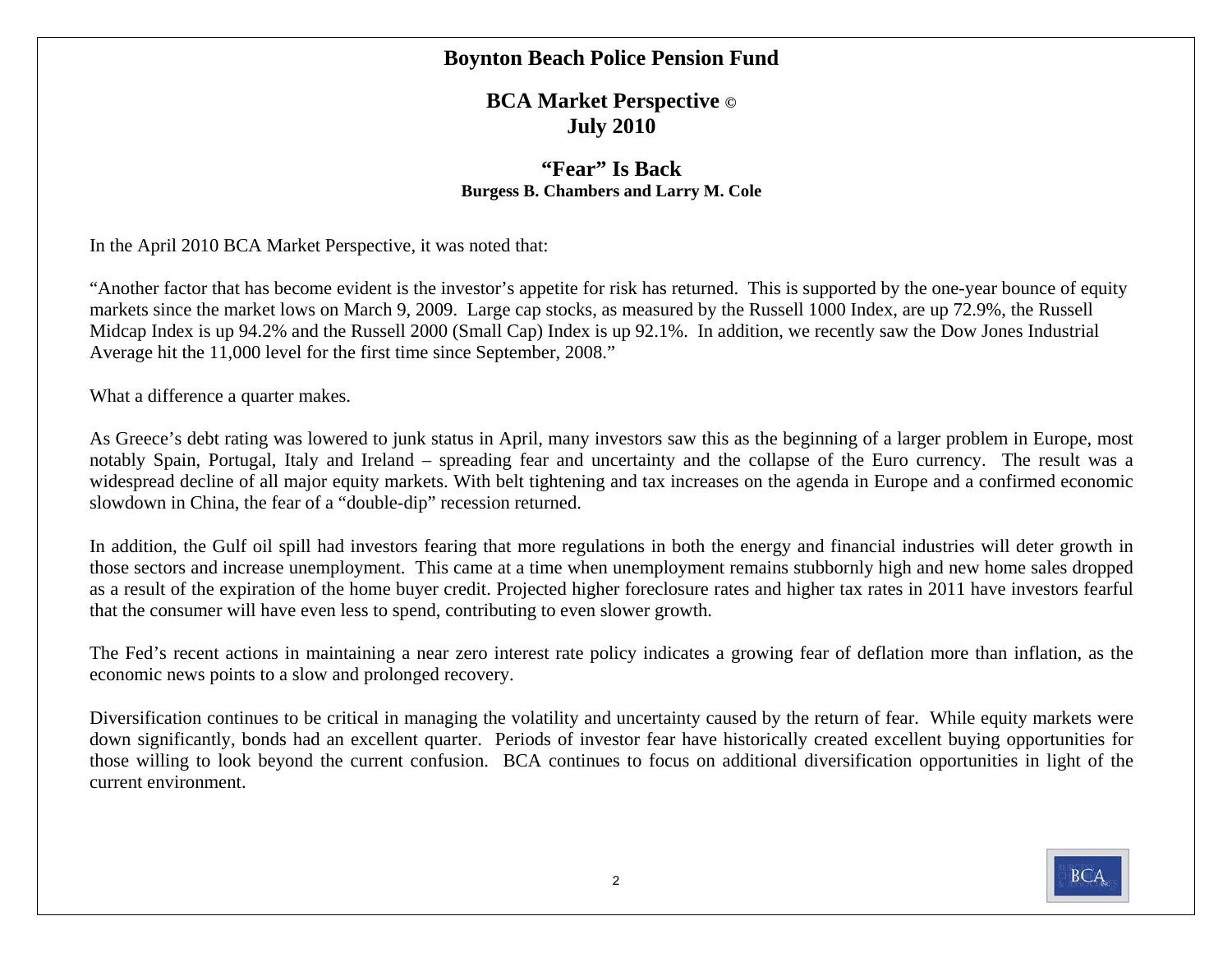### **Boynton Beach Police Pension Fund Total FundInvestment Summary June 30, 2010**

- $\Box$  For the quarter ending 6/30, the total Fund loss \$2.8 million (-6.0% net), similar to the consultant's benchmark, and ranked in the top 6th percentile. The best two performing asset categories were: real estate (+4.2%) and fixed income (+3.6%).
- $\Box$  Fiscal year-to-date, the total Fund has earned \$548k (+1.2% net), versus +1.9% for the consultant's benchmark, and ranked in the top 26th percentile. The best three performing asset categories were: fixed income  $(+9.5\%)$ , small cap  $(+2.2)$ , and real estate  $(+0.8\%)$ .
- $\Box$  For the 12-month period, the total Fund earned \$5.1 million (+13.9% net), and ranked in the top 10th percentile.
- $\Box$  The asset allocations are similar to the targets of the investment policy statement. However, the alternative category is below its target (3.3% vs. 5.0%) and domestic equity is below (34.5% vs. 45.0%).
- The Russell World Equity Fund was purchased June 11, 2010. This fund holds Gazprom OAO (cusip: 368287207), Royal Dutch Shell PLC (cusip: B03MLX903) and Royal Dutch Shell PLC (cusip: B03MM4906). Gazprom, Gazprom Neft, and Royal Dutch Shell PLC appear on the most recent Florida State Board of Administration list of prohibited investments (scrutinized companies).

#### **Compliance:**

- 1) Performance has improved during the past several quarters. However, the three and five-year rolling returns were below the BCA benchmark and peer rankings are in the bottom  $58<sup>th</sup>$  and bottom 57th percentiles, respectively.
- 2) Large-cap Equity I account: Three and five-year results were above the benchmark and rankings were below the Investment Policy. Risk profile is similar to the benchmark for these periods.
- 3) Large-cap structured equity account: Three and five-year results were below the benchmark and rankings were below the Investment Policy. Risk profile is similar to benchmark.
- 4) Small-cap fund: Three and five-year results were below the benchmark and rankings were below the Investment Policy. Risk profile is less than benchmark for these periods.
- 5) International equity fund: Three and five-year results were superior to the benchmark and rankings were slightly below the Investment Policy. Risk profile is higher to the benchmark for these periods.
- 6) Real-estate fund: Three-year results were below the benchmark and the ranking was below the Investment Policy. Risk profile is higher than the benchmark.

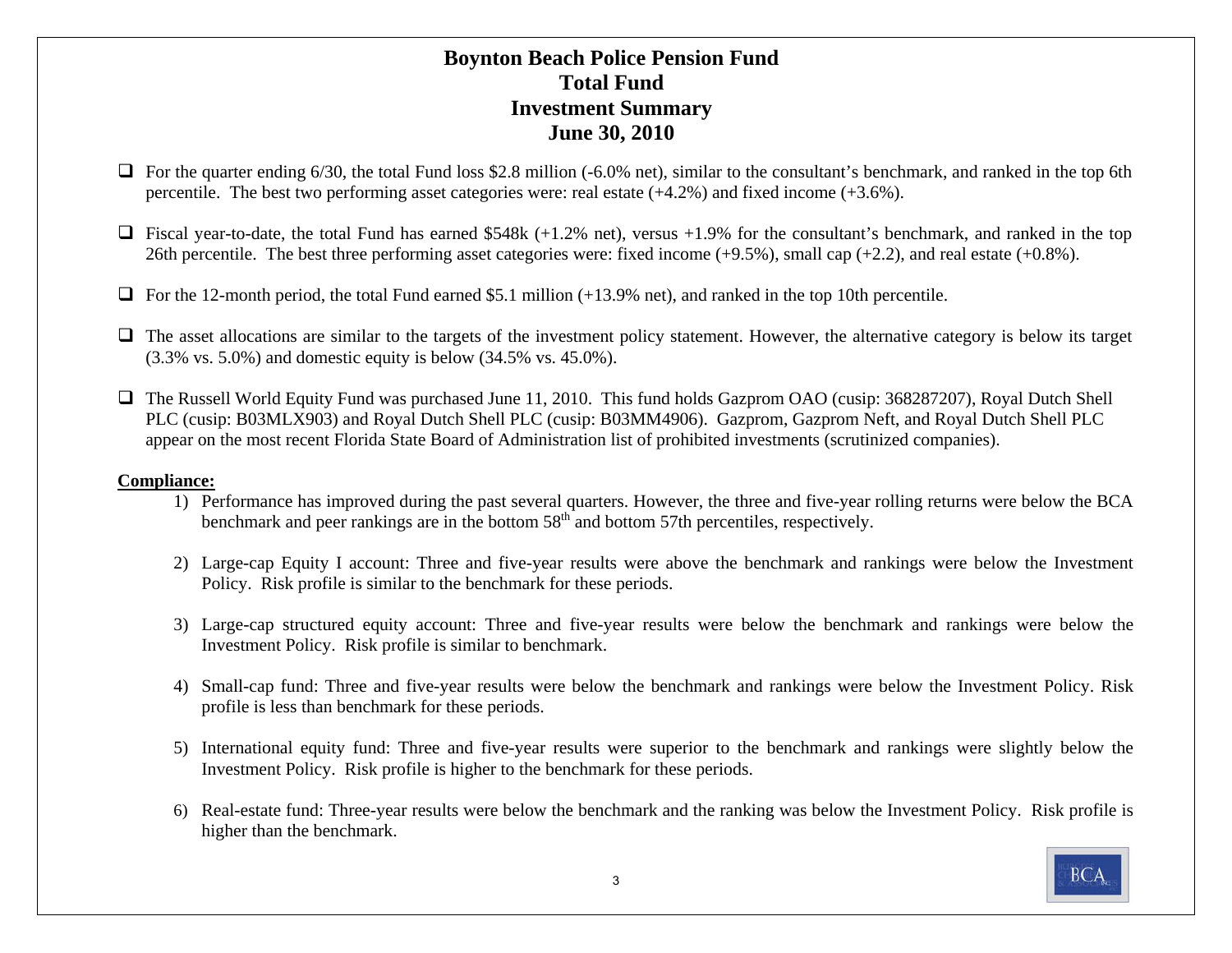### **Boynton Beach Police Pension Fund Total FundInvestment Summary June 30, 2010**

#### **Investment Strategy and Asset Allocation**

 $\Box$  Bonds have provided income, safety and a large volatility cushion during the past five years. But, this asset class has used up much of its value in the past three years. As interest rates have fallen to historical lows, bonds have become increasingly expensive. As your bond portfolio yield has descended down to approximately 4.5%, the value of the bonds has risen to a premium above par. If interest rates remain unchanged for the next several years, the result of a weak economy, the average yield will decline as existing bonds roll off. Or, if yields along the maturity curve begin to rise, the price of your bonds will fall. In either case, bonds will increasingly become a financial drag on the expected investment return of the Pension Plan. BCA has spent considerable time looking at alternatives and solutions to this dilemma. BCA believes the risk associated with both scenarios may be managed and reduced by incorporating a convertible bond program that has a high correlation to bonds, but a higher average yield.

□ Equities remain cheap in relation to bonds, given strong 2Q corporate earnings reports and the low bond yields discussed above. Stocks have priced in the current belief that developed economies are in for a slower recovery than previously reported. But once the GDP and employment data shows signs of sustainable improvement, the stock market will have already made its move.

### **Investment Performance June 30, 2010 Dollars**

|                               | <b>Quarter</b> | <b>Fiscal Year</b> | <b>One Year</b> |
|-------------------------------|----------------|--------------------|-----------------|
| <b>Beginning Market Value</b> | 46,457,857     | 41,180,529         | 36,478,519      |
| <b>Ending Market Value</b>    | 42,727,750     | 42,727,750         | 42,727,750      |
| <b>Net Contributions</b>      | $-943,871$     | $+998,678$         | $+1,115,709$    |
| <b>Investment Gain/(Loss)</b> | $-2,786,236$   | $+548,543$         | $+5,133,522$    |
| <b>Investment Return, Net</b> | $-6.0\%$       | $+1.2\%$           | $+13.9%$        |
| <b>Consultant's Benchmark</b> | $-5.9\%$       | $+1.9%$            | $+15.8\%$       |
| Value Added (pts.)            | $-0.1$         | $-0.7$             | $-1.9$          |

Fiscal Year: October 1st – September 30th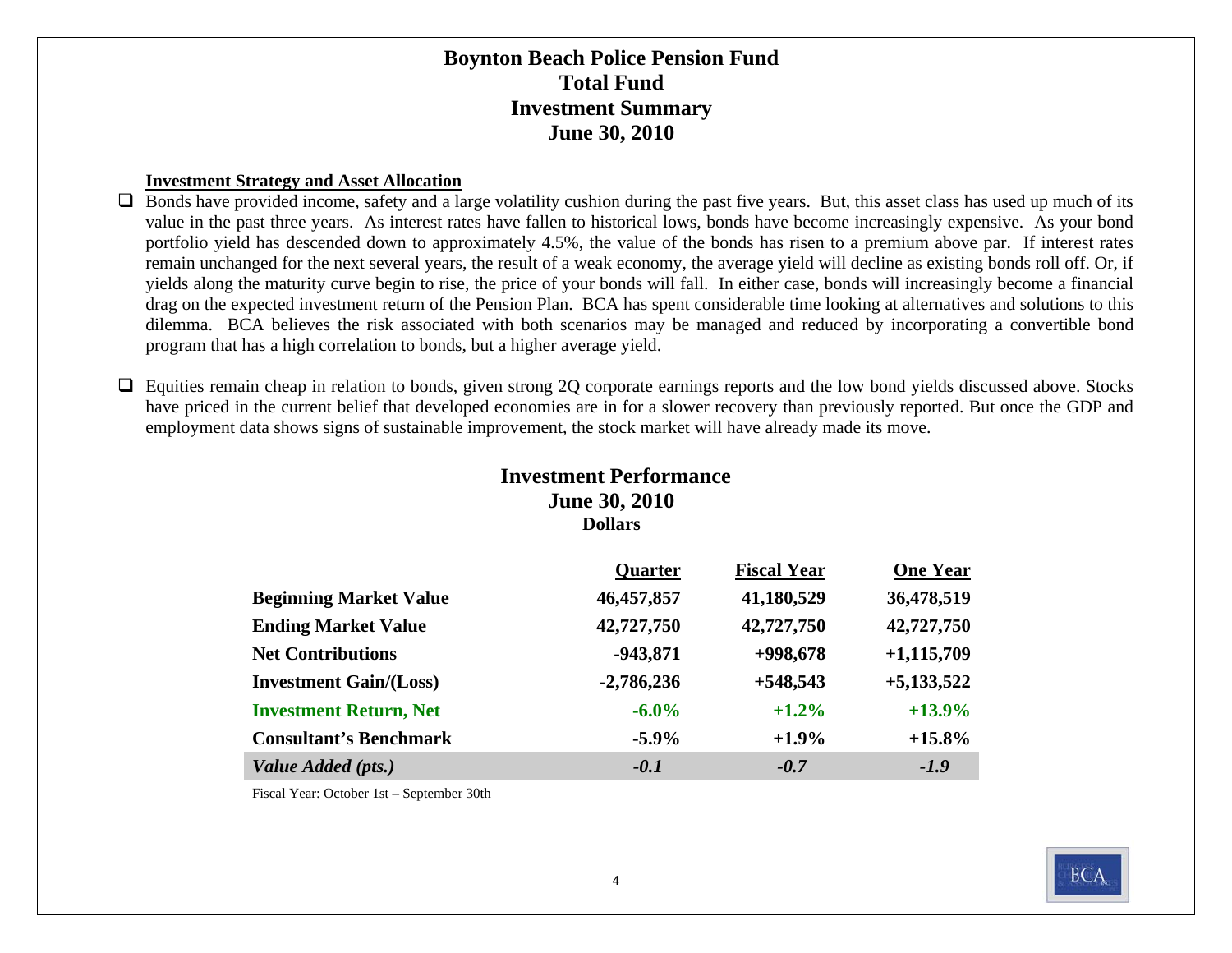### **Boynton Beach Police Pension Fund Total FundCompliance Checklist June 30, 2010**

|                                                                                                                                                                                                                                                                                                                                                                                                                                                                                                                                                                                                              | Yes                        | N <sub>0</sub> |
|--------------------------------------------------------------------------------------------------------------------------------------------------------------------------------------------------------------------------------------------------------------------------------------------------------------------------------------------------------------------------------------------------------------------------------------------------------------------------------------------------------------------------------------------------------------------------------------------------------------|----------------------------|----------------|
| The total Fund's annualized three-year performance achieved the Consultant's Benchmark.<br>The total Fund's annualized three-year performance ranked in the top 40th percentile of the universe.<br>The total Fund's annualized five-year performance achieved the Consultant's Benchmark.<br>The total Fund's annualized five-year performance ranked in the top 40th percentile of the universe.<br>The total Fund's annualized three-year performance achieved the +8.5% actuarial assumption rate.<br>The total Fund's annualized five-year performance achieved the $+8.5\%$ actuarial assumption rate. |                            | <b>NNNNNN</b>  |
| Large Cap Equity's annualized three-year performance achieved the Russell 1000 index.<br>Large Cap Equity's annualized three-year performance ranked in the top 40th percentile of the universe.<br>Large Cap Equity's annualized five-year performance achieved the Russell 1000 index.<br>Large Cap Equity's annualized five-year performance ranked in the top 40th percentile of the universe.                                                                                                                                                                                                           | <b>MU</b>                  | MOME           |
| Large Cap Structured Equity's three-year performance met the Russell 1000 index.<br>Large Cap Structured Equity's annualized three-year performance ranked in the top 40th percentile of the universe.<br>Large Cap Structured Equity's five-year performance met the Russell 1000 index.<br>Large Cap Structured Equity's annualized five-year performance ranked in the top 40th percentile of the universe.                                                                                                                                                                                               |                            | MMMR           |
| Small Cap Equity's annualized three-year performance achieved the Russell 2000 index.<br>Small Cap Equity's annualized three-year performance ranked in the top 40th percentile of the universe.<br>Small Cap Equity's annualized five-year performance achieved the Russell 2000 index.<br>Small Cap Equity's annualized five-year performance ranked in the top 40th percentile of the universe.                                                                                                                                                                                                           |                            | XXXX           |
| International Equity's annualized three-year performance achieved the international benchmark.<br>International Equity's annualized three-year performance ranked in the top 40th percentile of the universe.<br>International Equity's annualized five-year performance achieved the international benchmark.<br>International Equity's annualized five-year performance ranked in the top 40th percentile of the universe.                                                                                                                                                                                 | $\mathbb R$<br>$\boxtimes$ | E<br>卤         |
| Real Estate Equity's annualized three-year performance achieved the real estate benchmark.<br>Real Estate Equity's annualized three-year performance ranked in the top 40th percentile of the universe.                                                                                                                                                                                                                                                                                                                                                                                                      |                            | $\boxtimes$    |
| Investments in equity securities (including REIT) were 63.1% which did not exceed 65% of Fund's assets at market value.<br>Foreign equity investments were 25.3% (at market) and did not exceed the 20% of the total Fund's assets at market.                                                                                                                                                                                                                                                                                                                                                                |                            | 岗              |

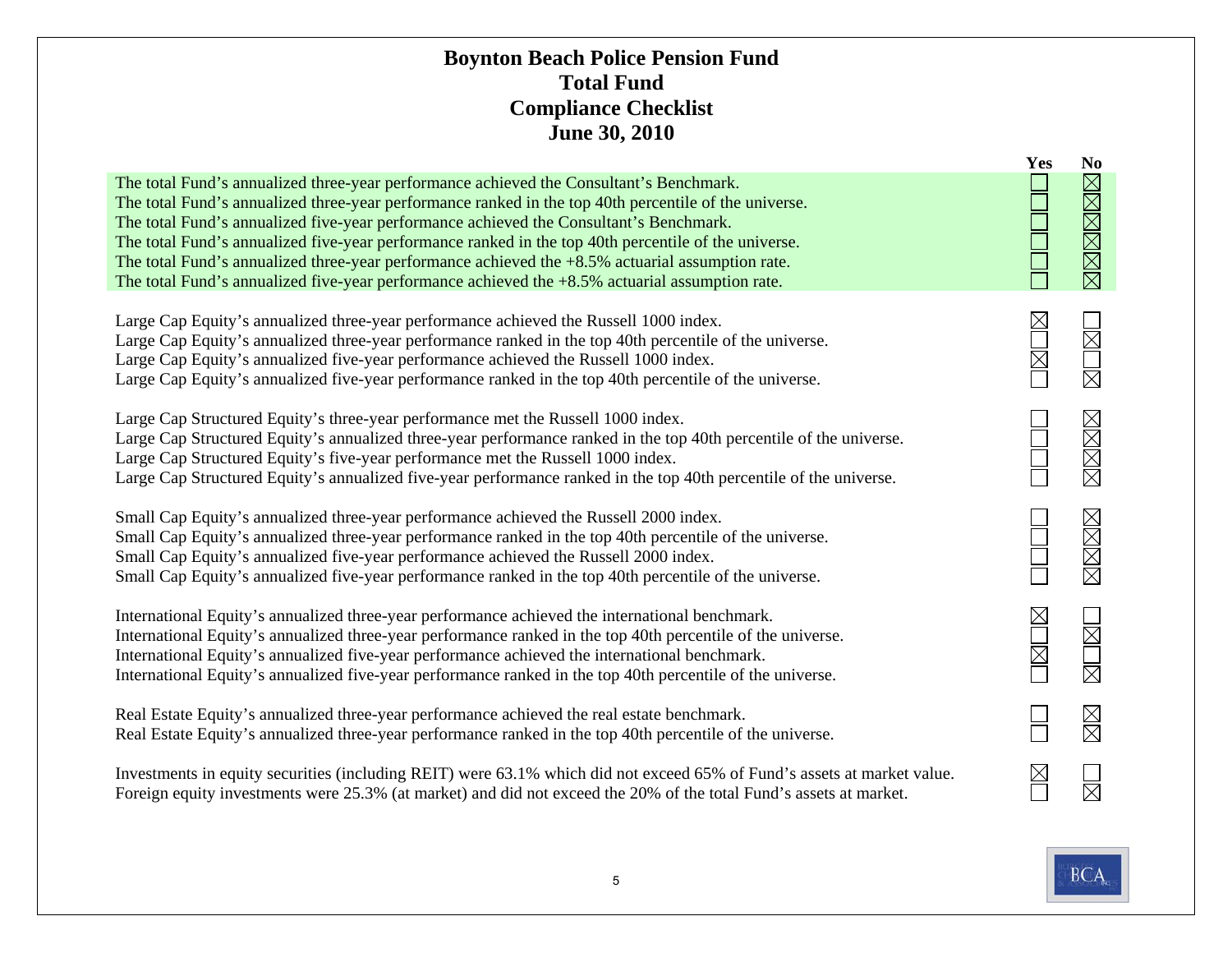

|--|

**\$42,727,750.4 100.0% \$42,727,750.4 100.0% \$0.0 0.0%**

279,942.8 0.7% 0.0 0.0% 279,942.8 0.7%

CASH

**TOTAL FUND**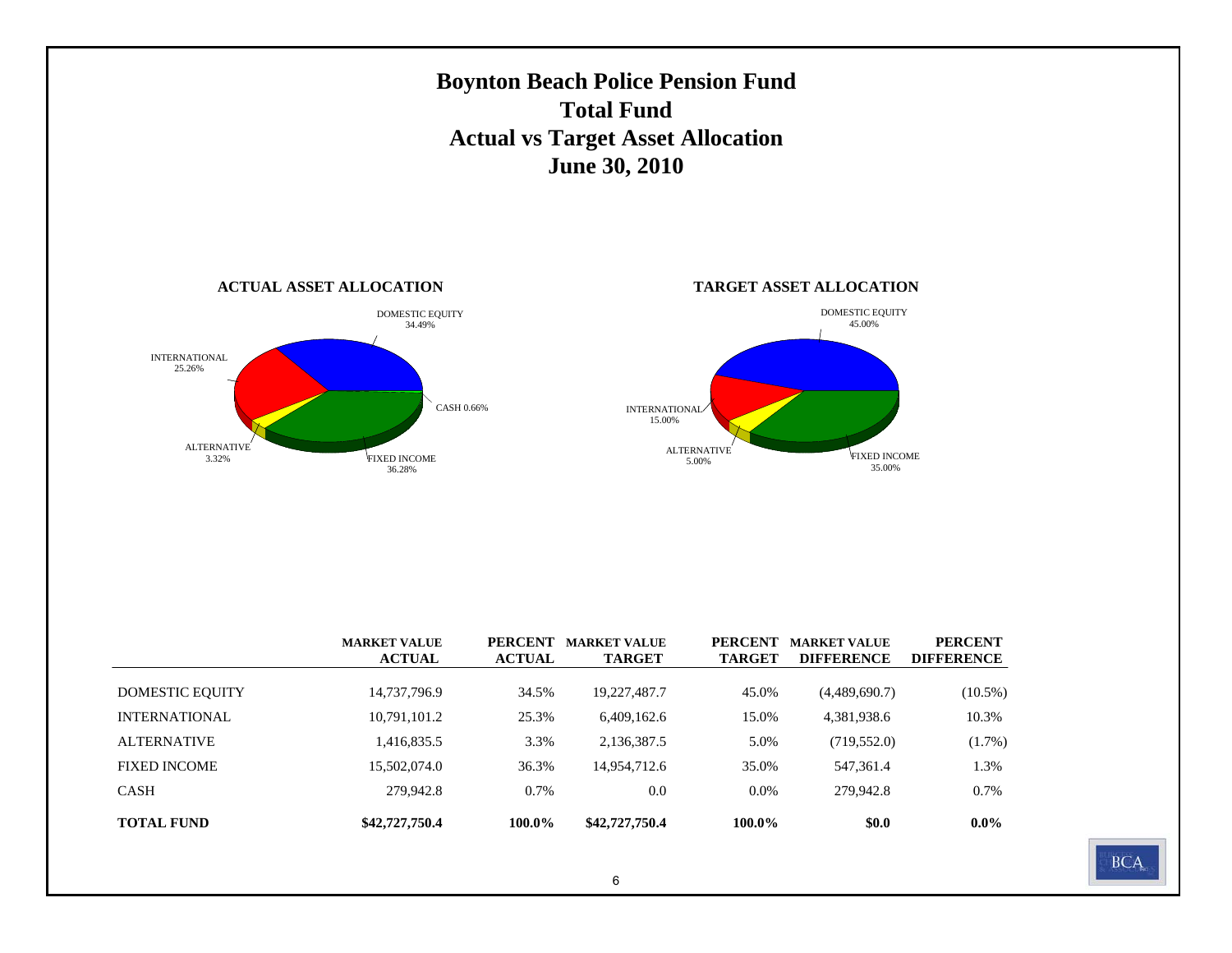## **Boynton Beach Police Pension Fund Total Fund Asset Allocation**

TOTAL MARKET VALUE AS OF JUNE 30, 2010 \$ 42,727,750



|                              | <b>VALUE</b> | <b>PERCENT</b> |
|------------------------------|--------------|----------------|
| FRTC MULTI MGR BOND FUND     | 15,502,074   | 36.28          |
| FRTC INTERNATIONAL FUND      | 6,495,243    | 15.20          |
| FRTC LG CAP EQUITY I         | 5,470,980    | 12.80          |
| RUSSELL WORLD EQUITY FUND    | 4,295,858    | 10.05          |
| FRTC SMALL CAP FUND          | 4,190,320    | 9.81           |
| FRTC CONCENTRATED EO FD      | 2,957,010    | 6.92           |
| FRTC LG CAP STRUC EQ FD      | 2,119,487    | 4.96           |
| FRTC REAL ESTATE EQUITY FUND | 1,416,835    | 3.32           |
| <b>FRTC CASH</b>             | 279,943      | 0.66           |

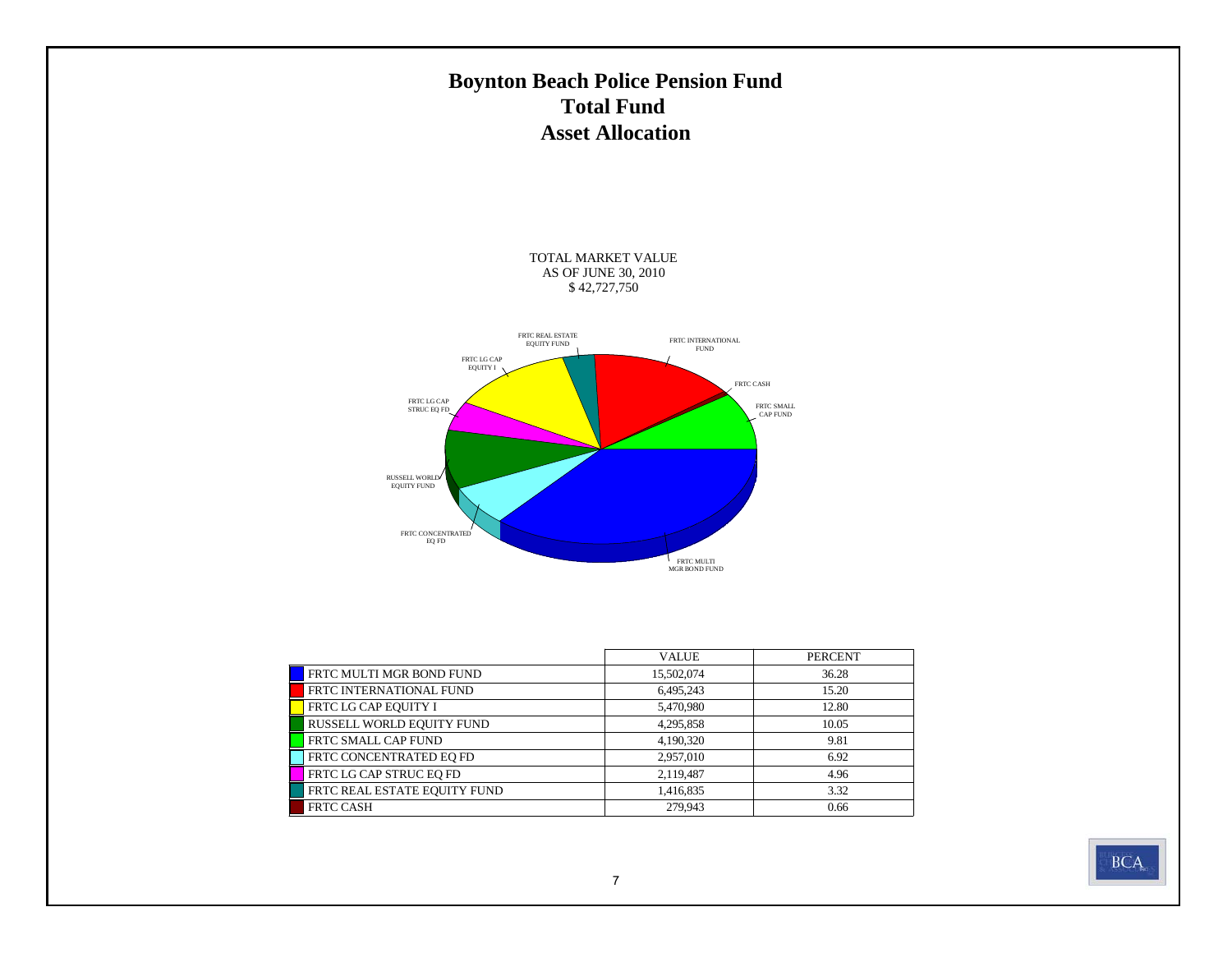**Boynton Beach Police Pension Fund Total Fund Allocation of AssetsOctober 31, 2007 Through June 30, 2010**



**BCA**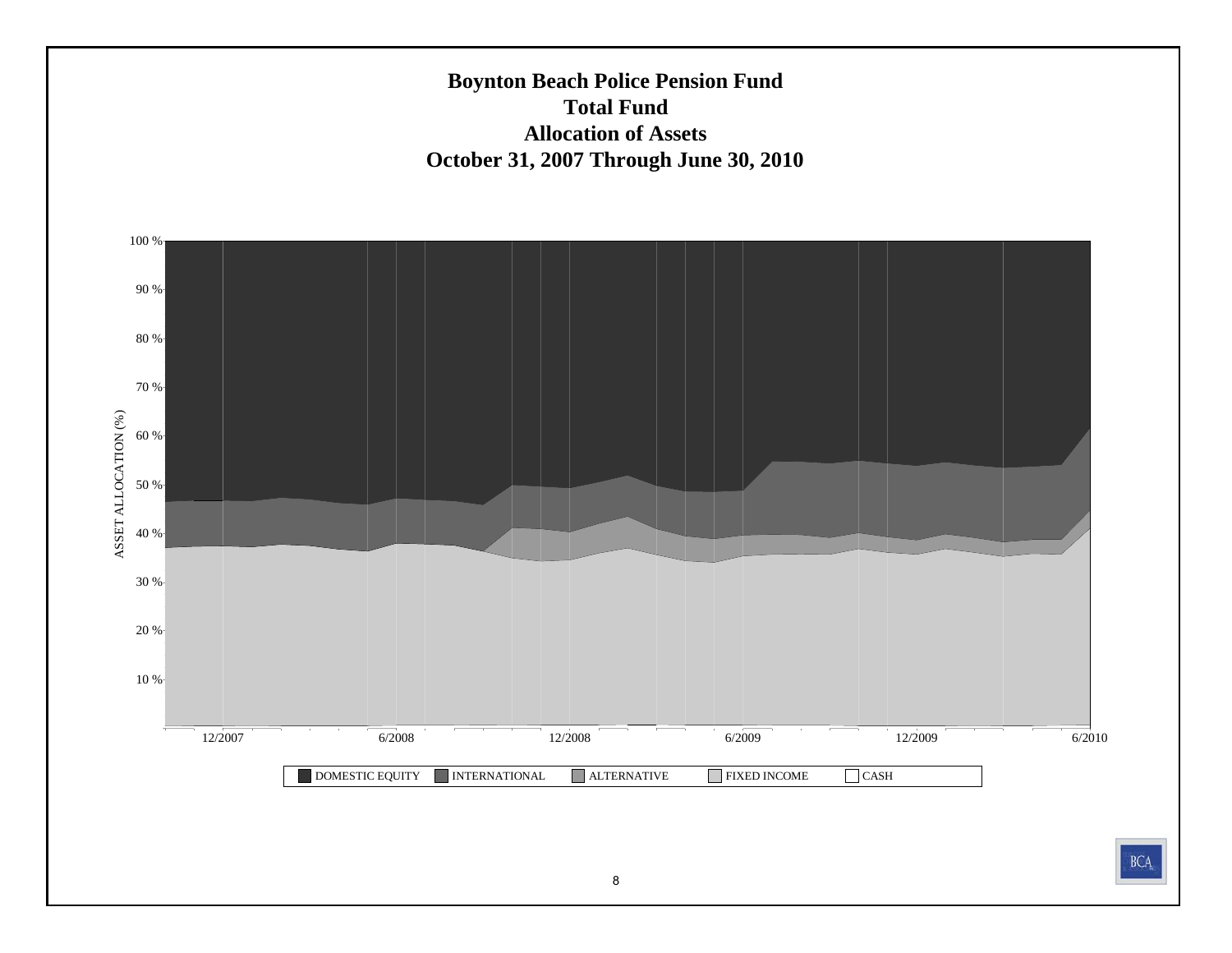## **Boynton Beach Police Pension Fund Total Fund June 30, 2010 Gross of Fees**

|                                     |                      | <b>QTR</b> | <b>FYTD</b> | 1 Year     | 2 Year     | 3 Year     | 5 Year     |
|-------------------------------------|----------------------|------------|-------------|------------|------------|------------|------------|
| Name                                | <b>Market Values</b> | <b>ROR</b> | <b>ROR</b>  | <b>ROR</b> | <b>ROR</b> | <b>ROR</b> | <b>ROR</b> |
| <b>TOTAL FUND</b>                   |                      |            |             |            |            |            |            |
| <b>Equity</b>                       |                      |            |             |            |            |            |            |
| <b>Domestic Equity</b>              |                      |            |             |            |            |            |            |
| FRTC Lg Cap Equity I                | 5,470,980            | $-11.5%$   | $-1.7%$     | 14.4%      | $-9.8%$    | $-9.3%$    | 0.0%       |
| FRTC Lg Cap Struc Eq Fd             | 2,119,487            | $-11.8%$   | $-0.9%$     | 13.1%      | $-9.5%$    | $-11.2%$   | $-1.7%$    |
| <b>FRTC Concentrated Eq Fd</b>      | 2,957,010            | $-10.7%$   | $-0.6%$     | 14.6%      | N/A        | N/A        | N/A        |
| <b>FRTC Small Cap Fund</b>          | 4,190,320            | $-10.0%$   | 2.2%        | 20.1%      | $-8.6%$    | $-10.0%$   | $-0.1%$    |
| <b>Total Domestic Equity</b>        | 14,737,797           | $-11.1%$   | $-0.6%$     | 15.4%      | $-9.1%$    | N/A        | N/A        |
| <b>International Equity</b>         |                      |            |             |            |            |            |            |
| <b>FRTC International Fund</b>      | 6,495,243            | $-13.3%$   | $-10.0%$    | 9.8%       | $-12.9%$   | $-11.1%$   | 3.2%       |
| <b>Russell World Equity Fund</b>    | 4,295,858            | N/A        | N/A         | N/A        | N/A        | N/A        | N/A        |
| <b>Total Equity</b>                 | 25,528,898           | $-11.4%$   | $-2.7%$     | 14.0%      | $-9.9%$    | N/A        | N/A        |
| Alternative                         |                      |            |             |            |            |            |            |
| <b>FRTC Real Estate Equity Fund</b> | 1,416,835            | 4.2%       | 0.8%        | $-8.0%$    | $-21.7%$   | $-13.3%$   | N/A        |
| <b>Fixed Income</b>                 |                      |            |             |            |            |            |            |
| FRTC Multi Mgr Bond Fund            | 15,502,074           | 3.6%       | 9.5%        | 18.4%      | N/A        | N/A        | N/A        |
| <b>Total Fixed Income</b>           | 15,502,074           | 3.6%       | 9.5%        | 18.4%      | 10.2%      | N/A        | N/A        |
| Cash                                |                      |            |             |            |            |            |            |
| <b>FRTC Cash</b>                    | 279,943              | 0.0%       | 0.0%        | 0.0%       | 3.5%       | 2.3%       | 1.4%       |
| TOTAL: (1, 2, 3, 4)                 | 42,727,750           | $-5.8%$    | 1.7%        | 14.8%      | $-5.1%$    | $-4.9%$    | 1.3%       |
| <b>Consultant's Bnch</b>            |                      | $-5.9%$    | 1.9%        | 15.8%      | $-2.5%$    | $-3.3%$    | 2.6%       |
| <b>Russell Custom Bnch</b>          |                      | $-5.7%$    | 0.7%        | 12.1%      | $-2.6%$    | N/A        | N/A        |
| Russell 1000 Index                  |                      | $-11.4%$   | $-0.7%$     | 15.2%      | $-8.1%$    | $-9.5%$    | $-0.6%$    |
| Russell 2000                        |                      | $-9.9%$    | 1.8%        | 21.5%      | $-4.6%$    | $-8.6%$    | 0.4%       |
| <b>International Bnch</b>           |                      | $-13.4%$   | $-10.1%$    | 7.6%       | $-13.8%$   | $-12.6%$   | 1.6%       |
| <b>MSCI AC World</b>                |                      | N/A        | N/A         | N/A        | N/A        | N/A        | N/A        |
| <b>NCREIF National</b>              |                      | 3.3%       | 1.9%        | $-1.5%$    | $-11.0%$   | $-4.7%$    | 3.8%       |
| Fixed Income Bnch                   |                      | 3.5%       | 5.5%        | 9.5%       | 7.8%       | 7.6%       | 5.7%       |

1 Consultant's Bnch (IPS hybrid benchmark objective): Sep'09 is 34% Russell 1000 + 11% Russell Mid-Cap+ 11% MSCI Net EAFE + 4% MSCI Net EM + 5% Wilshire REIT + 30% BC Aggregate + 5% BC TIPS; from May'05 was 34% Russell 1000 + 16% Russell Mid-Cap+ 10% MSCI Gross EAFE +5% Wilshire REIT + 30% LB Intermediate Aggregate + 5% Lehman Intermediate T9PS; from Jun'02 was 60% S&P 500 + 35 Lehman Gov't/Credit.

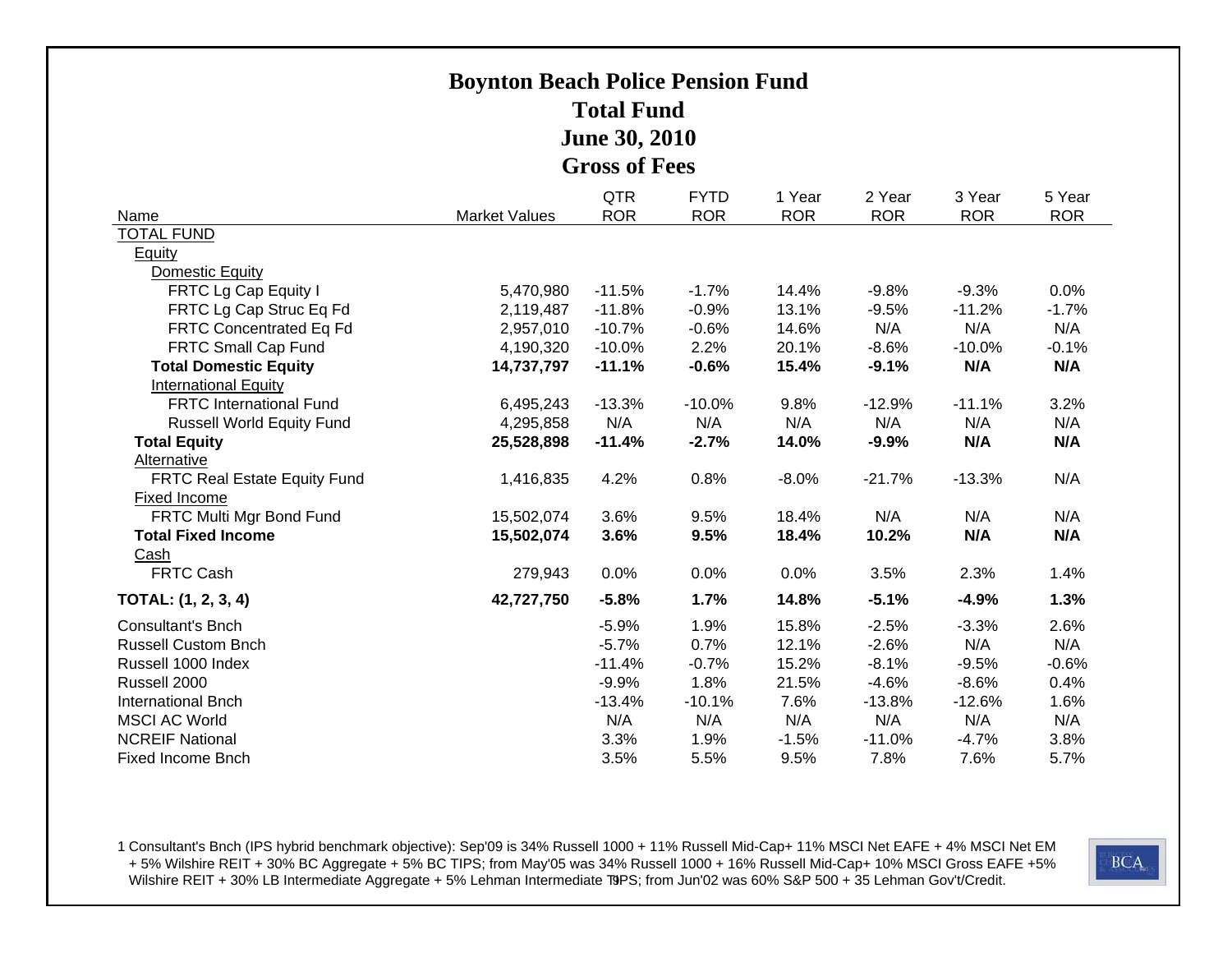## **Boynton Beach Police Pension Fund Total FundJune 30, 2010 Gross of Fees**

2 Russell Custom Bnch: Sep'09 is 35% Russell 1000 + 10% Russell 2000 + 15% AIM Composite (90% MSCI NET EAFE + 10% MSCI Net EM) + 35% BC Aggregate + 5% NCREIF; from Jun'08 was 41% Russell 1000 + 10% Russell 2000 + 9% AIM Composite (90% MSCI NET EAFE + 10% MSCI Net EM) + 5% NCREIF + 35% LB Aggregate.

3 International Benchmark: from Jun'08 is 100% AIM Composite (90% MSCI Net EAFE + 10% MSCI Emerging Markets Net); prior was MSCI Gross EAFE.

4 Fixed Income Bnch (IPS fixed income hybrid) Sep'09 is 100% BC Aggregate; from May05 was 100% LB Intermediate Aggregate; from Jun'02 was 100% Lehman Gov't/Credit.

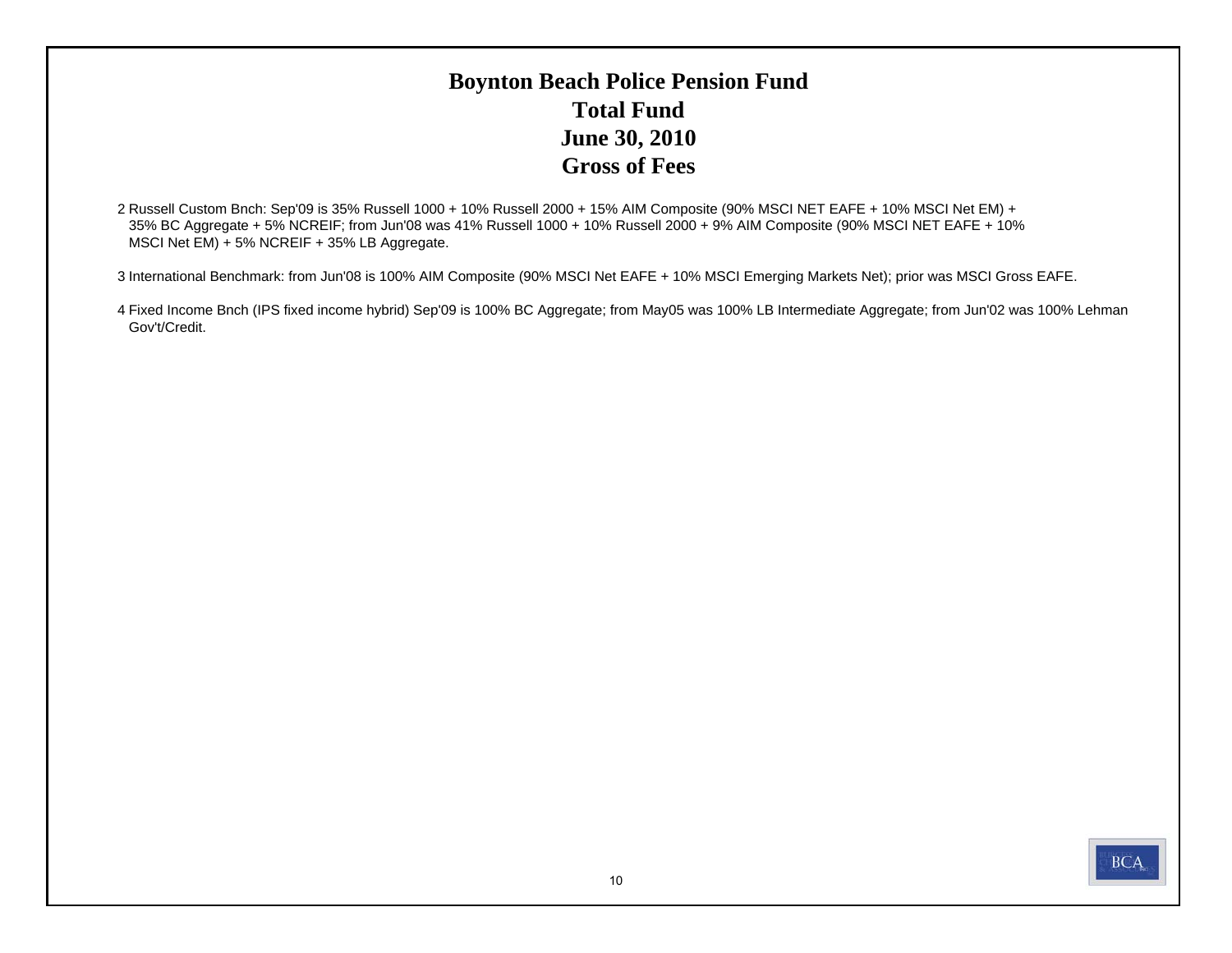### **Boynton Beach Police Pension Fund Total Fund Fiscal Year Rates of Return September 30, 2002 Through June 30, 2010**



|    | <b>FYTD 2010</b> | 2009                         | 2008           | 2007           | 2006 | 2005           | 200<br>2004 | 2003           |
|----|------------------|------------------------------|----------------|----------------|------|----------------|-------------|----------------|
| TF | -                | $\sim$ $\sim$<br>$v_{\cdot}$ | 17.05<br>17.03 | 1.4.2<br>14.21 | 7.85 | 11.02<br>11.09 | 0.14        | 15.00<br>19.YU |

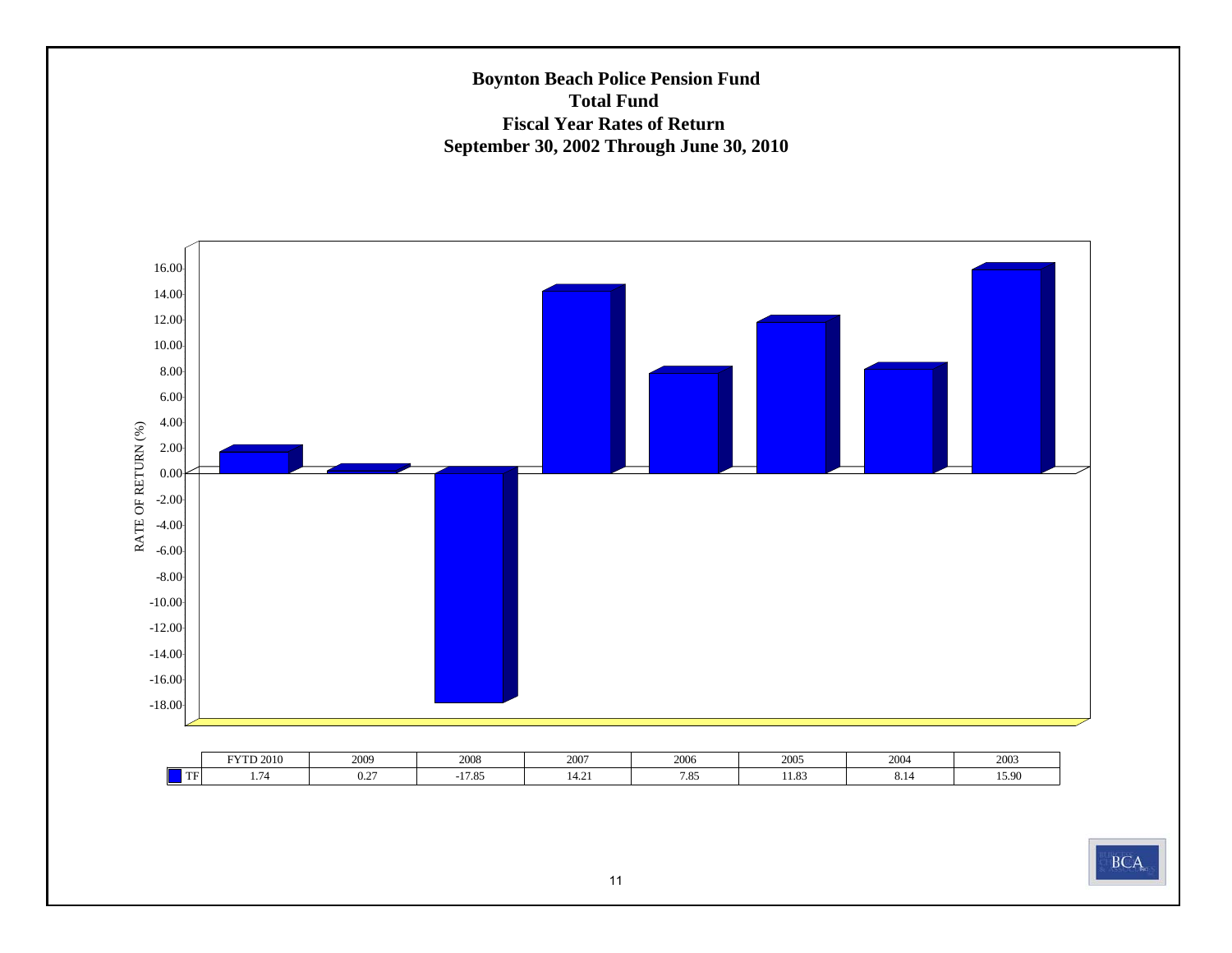**Boynton Beach Police Pension Fund Quartile Ranking Total Fund Versus Balanced Aggressive June 30, 2005 Through June 30, 2010**



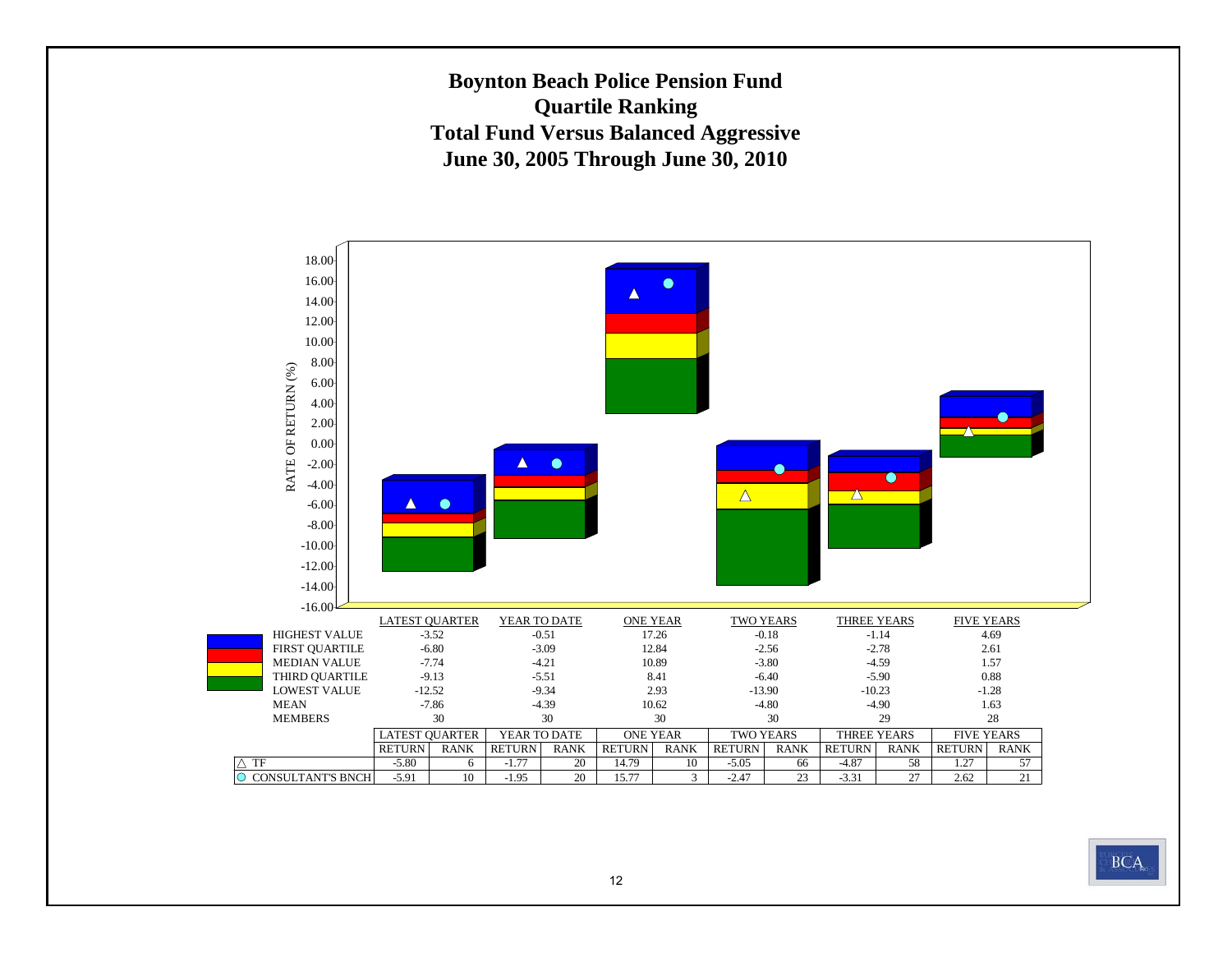

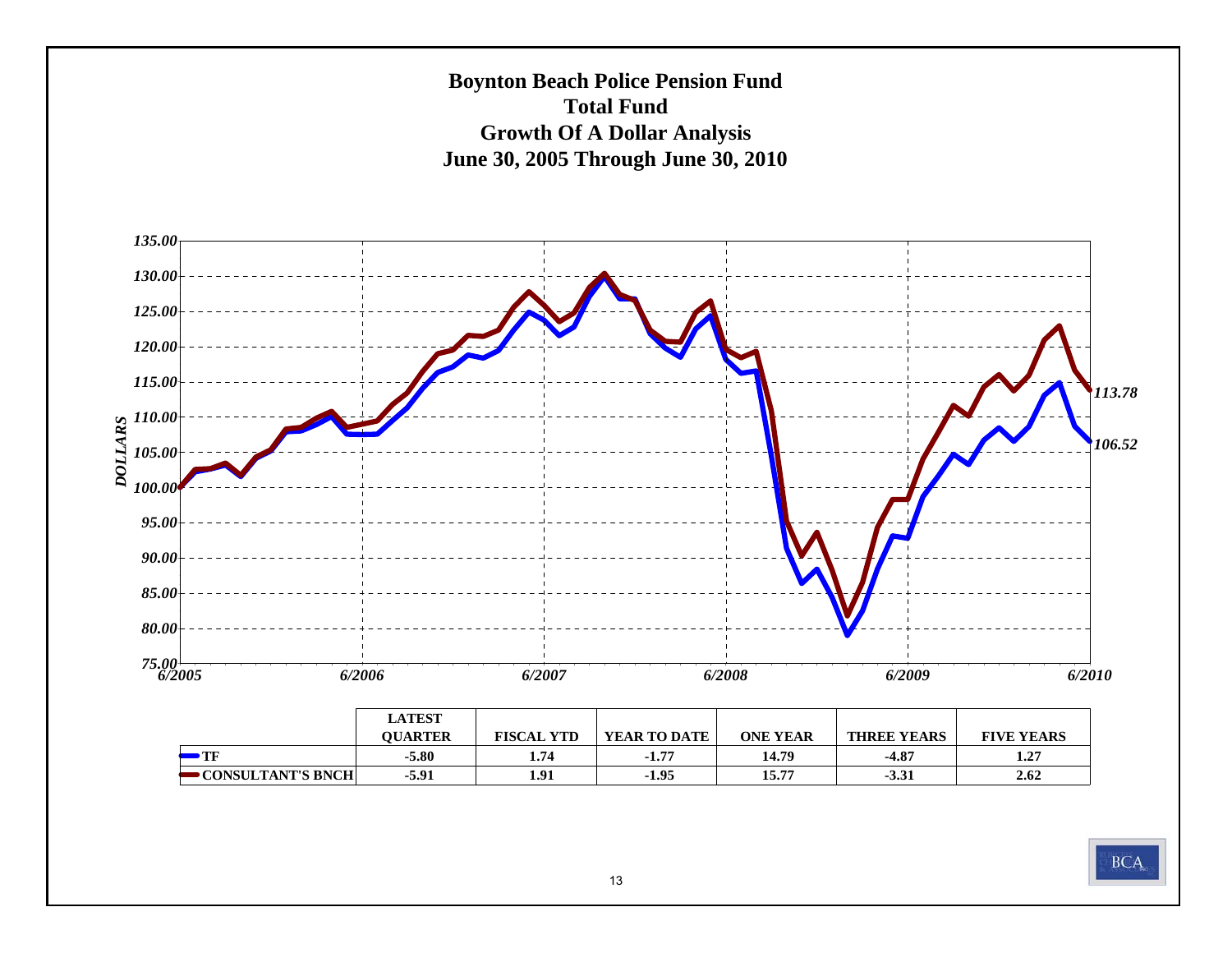# **Boynton Beach Police Pension Fund FRTC Lg Cap Equity I Performance Profile Through June 30, 2010**

|                         | <b>ENDED</b> | <b>RETURN</b> |
|-------------------------|--------------|---------------|
| <b>BEST OUARTER</b>     | 9/2009       | 16.41         |
| <b>WORST OUARTER</b>    | 12/2008      | $-23.00$      |
| <b>BEST 4 OUARTERS</b>  | 6/2007       | 20.54         |
| <b>WORST 4 OUARTERS</b> | 6/2009       | $-28.86$      |

| TOTAL # OF PERIODS:    | 60 |
|------------------------|----|
| # OF POSITIVE PERIODS: | 36 |
| # OF NEGATIVE PERIODS: | 24 |

|                           | <b>OUARTER</b> |               |             |              |              |              |
|---------------------------|----------------|---------------|-------------|--------------|--------------|--------------|
|                           | TО             | <b>FISCAL</b> | <b>ONE</b>  | TWO          | <b>THREE</b> | <b>FIVE</b>  |
|                           | <b>DATE</b>    | YTD           | <b>YEAR</b> | <b>YEARS</b> | <b>YEARS</b> | <b>YEARS</b> |
| <b>TOTAL FUND</b>         | $-11.52$       | $-1.74$       | 14.39       | $-9.79$      | $-9.26$      | $-0.05$      |
| <b>RUSSELL 1000 INDEX</b> | $-11.44$       | $-0.72$       | 15.24       | $-8.09$      | $-9.54$      | $-0.56$      |
| <b>EXCESS</b>             | $-0.07$        | $-1.02$       | $-0.85$     | $-1.71$      | 0.28         | 0.51         |
| <b>RISKLESS INDEX</b>     | 0.04           | 0.09          | 0.16        | 0.55         | 1.57         | 2.77         |
| <b>REAL ROR</b>           | $-11.70$       | $-2.61$       | 13.25       | $-9.47$      | $-10.55$     | $-2.27$      |

|                   |               | <b>UNIVERSE</b> | <b>STD</b> | <b>SHARPE</b> |              |             |                  | <b>INFO</b>  |
|-------------------|---------------|-----------------|------------|---------------|--------------|-------------|------------------|--------------|
| <b>PERIOD</b>     | <b>RETURN</b> | <b>RANKING</b>  | DEV        | <b>RATIO</b>  | <b>ALPHA</b> | <b>BETA</b> | <b>R-SOUARED</b> | <b>RATIO</b> |
| <b>ONE YEAR</b>   | 14.39         | 41              | 16.52      | 0.86          | $-0.73$      | .00         | 99.51            | $-0.64$      |
| TWO YEARS         | $-9.79$       | 80              | 24.17      | $-0.43$       | $-1.68$      | 1.01        | 99.06            | $-0.75$      |
| THREE YEARS       | $-9.26$       | 63              | 21.58      | $-0.50$       | 0.68         | 1.02        | 98.58            | 0.16         |
| <b>FIVE YEARS</b> | $-0.05$       | 56              | 17.61      | $-0.16$       | 0.66         | 1.03        | 98.51            | 0.27         |

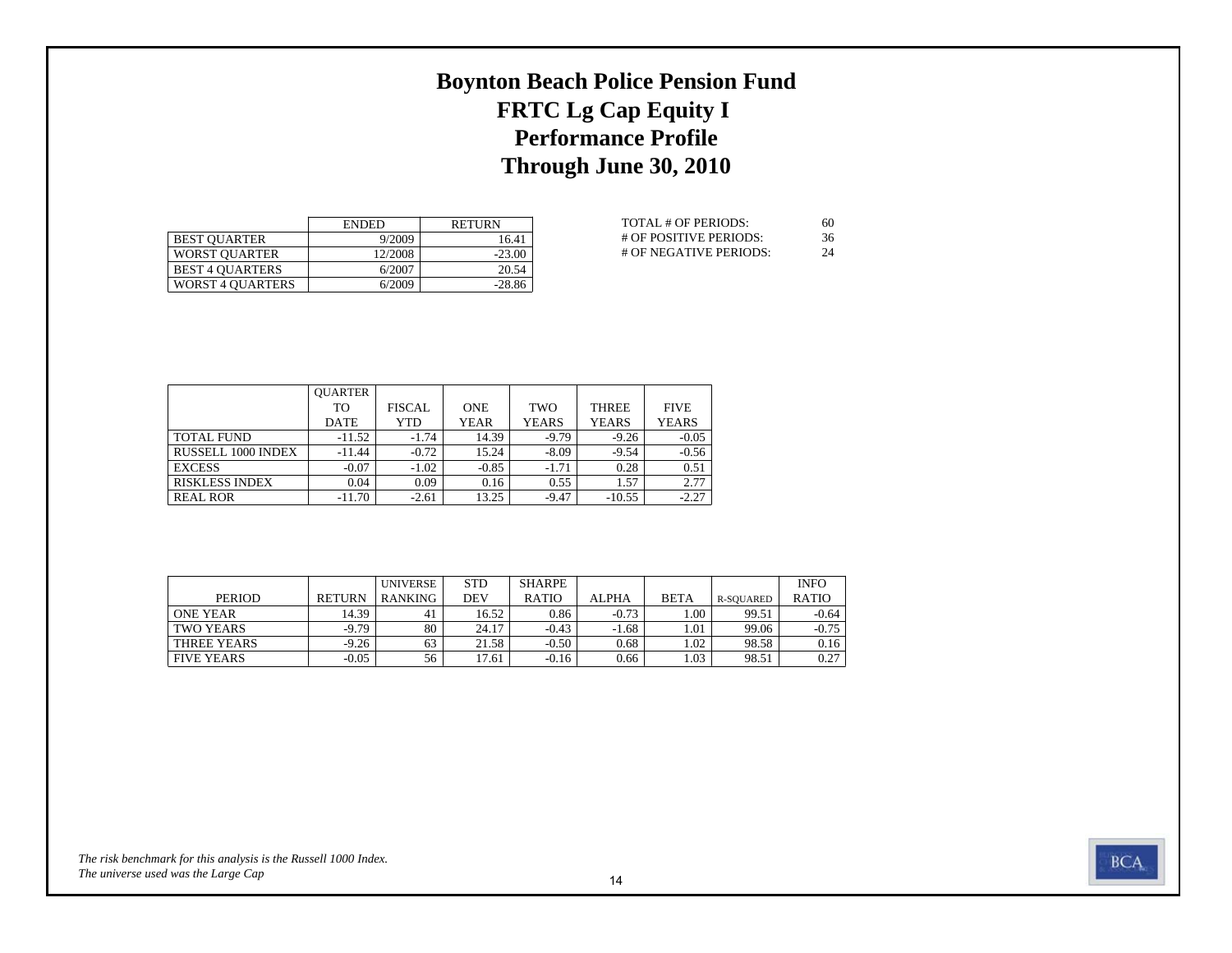## **Boynton Beach Police Pension Fund FRTC Lg Cap Equity I Performance in Rising and Declining Markets June 30, 2005 Through June 30, 2010**

#### UP MARKET PERFORMANCE



|                    | YTD     | <b>ONE YEAR</b> | THREE YEARS I | <b>FIVE YEARS</b> |
|--------------------|---------|-----------------|---------------|-------------------|
| <b>TOTAL FUND</b>  | 11.38   | 39.93           | 63.21         | 44.18             |
| RUSSELL 1000 INDEX | 11.67   | 40.59           | 59.85         | 41.91             |
| <b>DIFFERENCE</b>  | $-0.29$ | $-0.66$         | 3.36          | 2.26              |
| <b>RATIO</b>       | 0.97    | 0.98            | 1.06          | 1.05              |
| <b>UP PERIODS</b>  |         |                 | 19            | 38                |



|                           | YTD      | <b>ONE YEAR</b> | THREE YEARS | <b>FIVE YEARS</b> |
|---------------------------|----------|-----------------|-------------|-------------------|
| <b>TOTAL FUND</b>         | $-16.20$ | $-18.26$        | $-52.92$    | $-46.91$          |
| <b>RUSSELL 1000 INDEX</b> | $-16.18$ | $-18.04$        | $-52.12$    | $-46.20$          |
| <b>DIFFERENCE</b>         | $-0.02$  | $-0.22$         | $-0.80$     | $-0.72$           |
| <b>RATIO</b>              | 1.00     | 1.01            | 1.02        | 1.02              |
| <b>DOWN PERIODS</b>       |          |                 |             |                   |

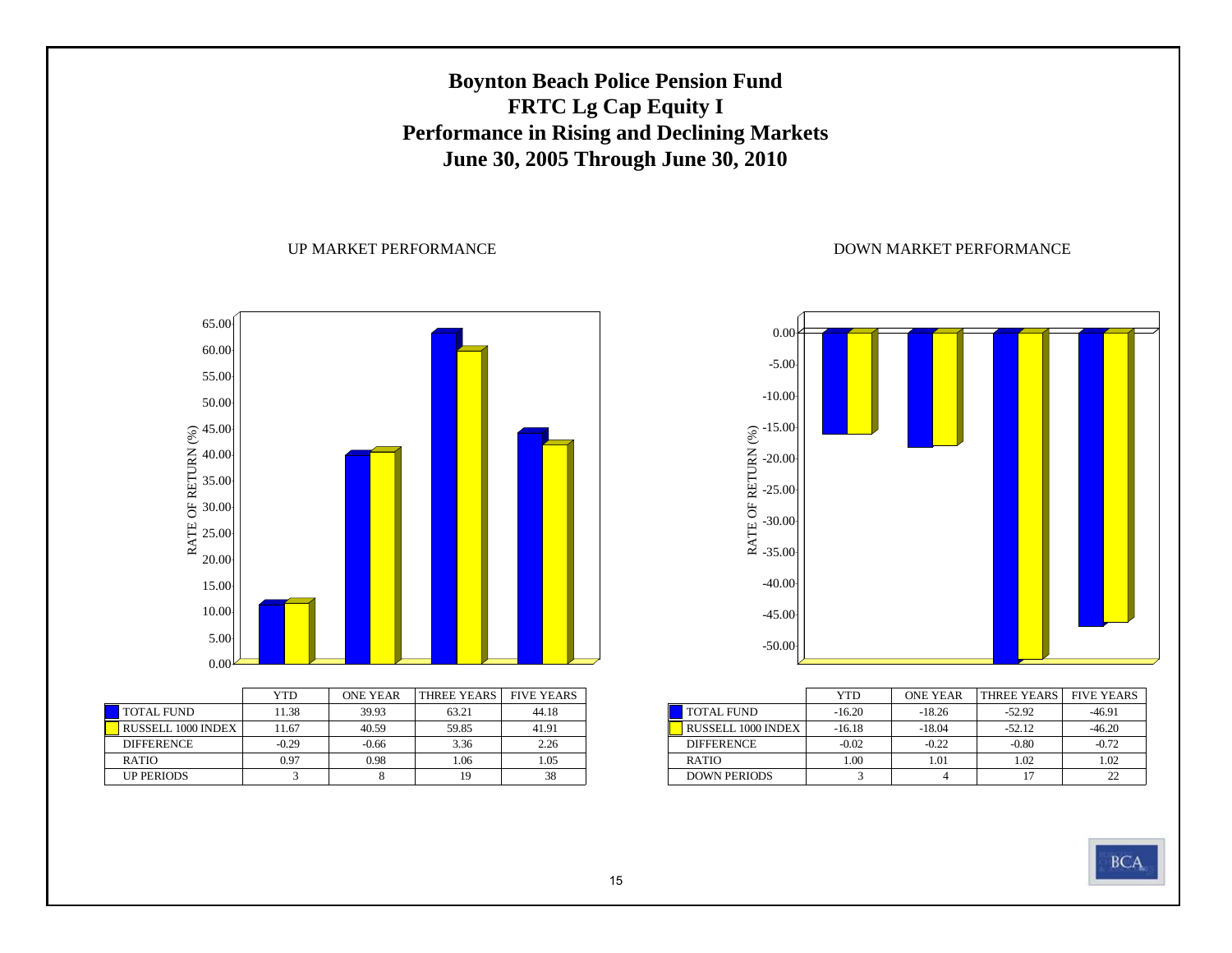# **Boynton Beach Police Pension Fund FRTC Lg Cap Struc Eq Fd Performance Profile Through June 30, 2010**

|                         | <b>ENDED</b> | <b>RETURN</b> |
|-------------------------|--------------|---------------|
| <b>BEST OUARTER</b>     | 6/2009       | 15.65         |
| <b>WORST OUARTER</b>    | 12/2008      | $-20.30$      |
| <b>BEST 4 OUARTERS</b>  | 6/2007       | 19.43         |
| <b>WORST 4 OUARTERS</b> | 6/2009       | $-27.63$      |

| TOTAL # OF PERIODS:    | 60  |
|------------------------|-----|
| # OF POSITIVE PERIODS: | -37 |
| # OF NEGATIVE PERIODS: | 23  |

|                       | <b>OUARTER</b> |               |             |              |              |              |
|-----------------------|----------------|---------------|-------------|--------------|--------------|--------------|
|                       | TO             | <b>FISCAL</b> | <b>ONE</b>  | TWO          | <b>THREE</b> | <b>FIVE</b>  |
|                       | <b>DATE</b>    | YTD           | <b>YEAR</b> | <b>YEARS</b> | <b>YEARS</b> | <b>YEARS</b> |
| <b>TOTAL FUND</b>     | $-11.81$       | $-0.93$       | 13.14       | $-9.51$      | $-11.20$     | $-1.65$      |
| RUSSELL 1000 INDEX    | $-11.44$       | $-0.72$       | 15.24       | $-8.09$      | $-9.54$      | $-0.56$      |
| <b>EXCESS</b>         | $-0.36$        | $-0.21$       | $-2.10$     | $-1.42$      | $-1.66$      | $-1.10$      |
| <b>RISKLESS INDEX</b> | 0.04           | 0.09          | 0.16        | 0.55         | 1.57         | 2.77         |
| <b>REAL ROR</b>       | $-11.98$       | $-1.81$       | 12.01       | $-9.21$      | $-12.49$     | $-3.85$      |

|                   |               | <b>UNIVERSE</b> | <b>STD</b> | <b>SHARPE</b> |              |             |           | <b>INFO</b>  |
|-------------------|---------------|-----------------|------------|---------------|--------------|-------------|-----------|--------------|
| <b>PERIOD</b>     | <b>RETURN</b> | <b>RANKING</b>  | DEV        | <b>RATIO</b>  | <b>ALPHA</b> | <b>BETA</b> | R-SOUARED | <b>RATIO</b> |
| <b>ONE YEAR</b>   | 13.14         | 55              | 15.19      | 0.85          | $-0.78$      | 0.92        | 98.96     | $-1.00$      |
| <b>TWO YEARS</b>  | $-9.51$       | $\overline{a}$  | 23.48      | $-0.43$       | $-1.71$      | 0.98        | 98.70     | $-0.60$      |
| THREE YEARS       | $-11.20$      | 89              | 20.71      | $-0.62$       | $-2.01$      | 0.98        | 98.69     | $-0.78$      |
| <b>FIVE YEARS</b> | $-1.65$       | 92              | 16.99      | $-0.26$       | $-1.13$      | 0.99        | 98.63     | $-0.56$      |

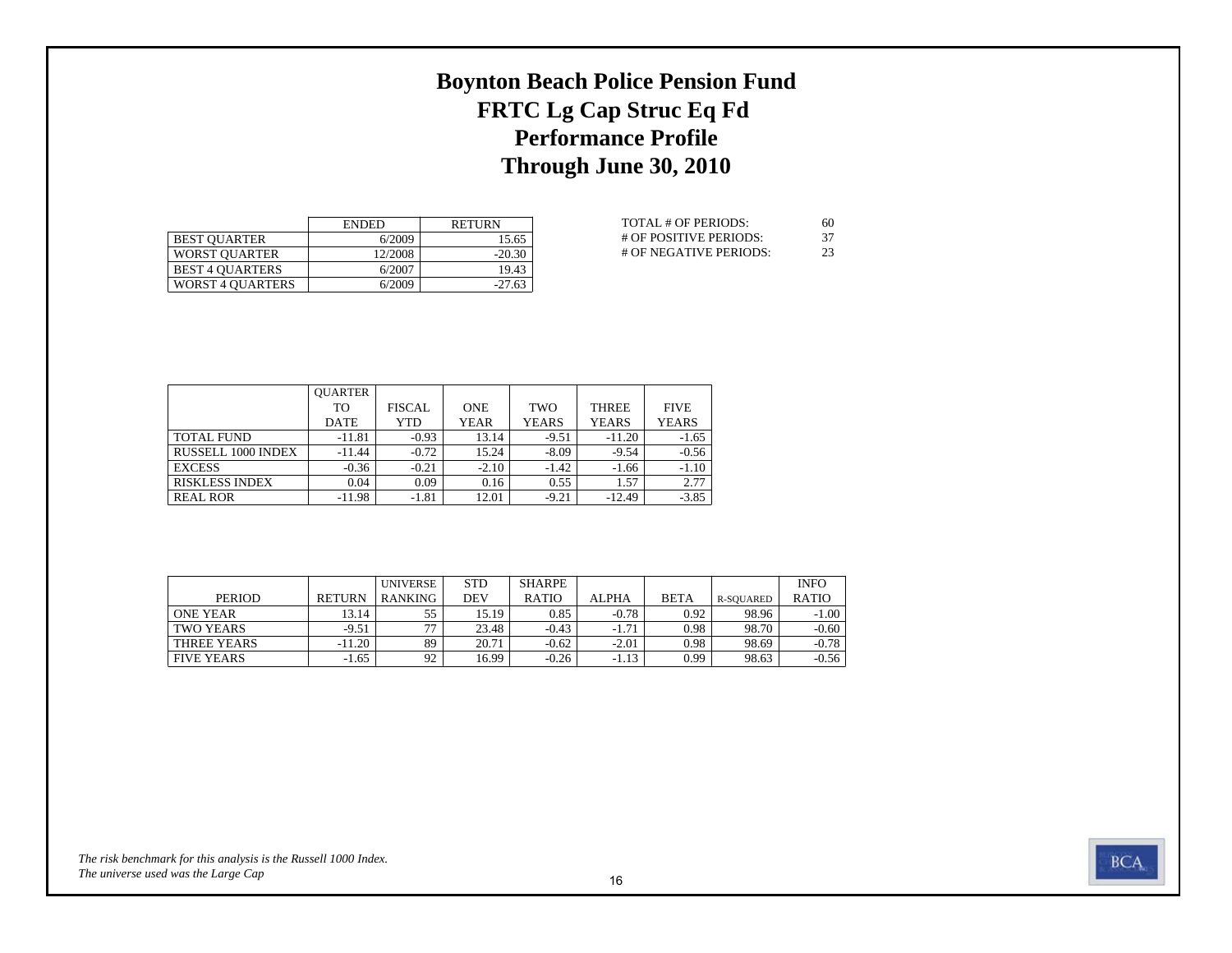## **Boynton Beach Police Pension Fund FRTC Lg Cap Struc Eq Fd Performance in Rising and Declining Markets June 30, 2005 Through June 30, 2010**

#### UP MARKET PERFORMANCE



|                    | YTD     | <b>ONE YEAR</b> | THREE YEARS FIVE YEARS |         |
|--------------------|---------|-----------------|------------------------|---------|
| <b>TOTAL FUND</b>  | 9.67    | 35.61           | 56.66                  | 40.91   |
| RUSSELL 1000 INDEX | 11.67   | 40.59           | 59.85                  | 41.91   |
| <b>DIFFERENCE</b>  | $-2.00$ | $-4.98$         | $-3.19$                | $-1.01$ |
| <b>RATIO</b>       | 0.83    | 0.88            | 0.95                   | 0.98    |
| <b>UP PERIODS</b>  |         |                 | 19                     | 38      |



|                           | <b>YTD</b> | <b>ONE YEAR</b> | THREE YEARS | <b>FIVE YEARS</b> |
|---------------------------|------------|-----------------|-------------|-------------------|
| <b>TOTAL FUND</b>         | $-15.39$   | $-16.57$        | $-52.92$    | $-47.16$          |
| <b>RUSSELL 1000 INDEX</b> | $-16.18$   | $-18.04$        | $-52.12$    | $-46.20$          |
| <b>DIFFERENCE</b>         | 0.80       | 1.46            | $-0.80$     | $-0.96$           |
| <b>RATIO</b>              | 0.95       | 0.92            | 1.02        | 1.02              |
| <b>DOWN PERIODS</b>       |            |                 |             | 22                |

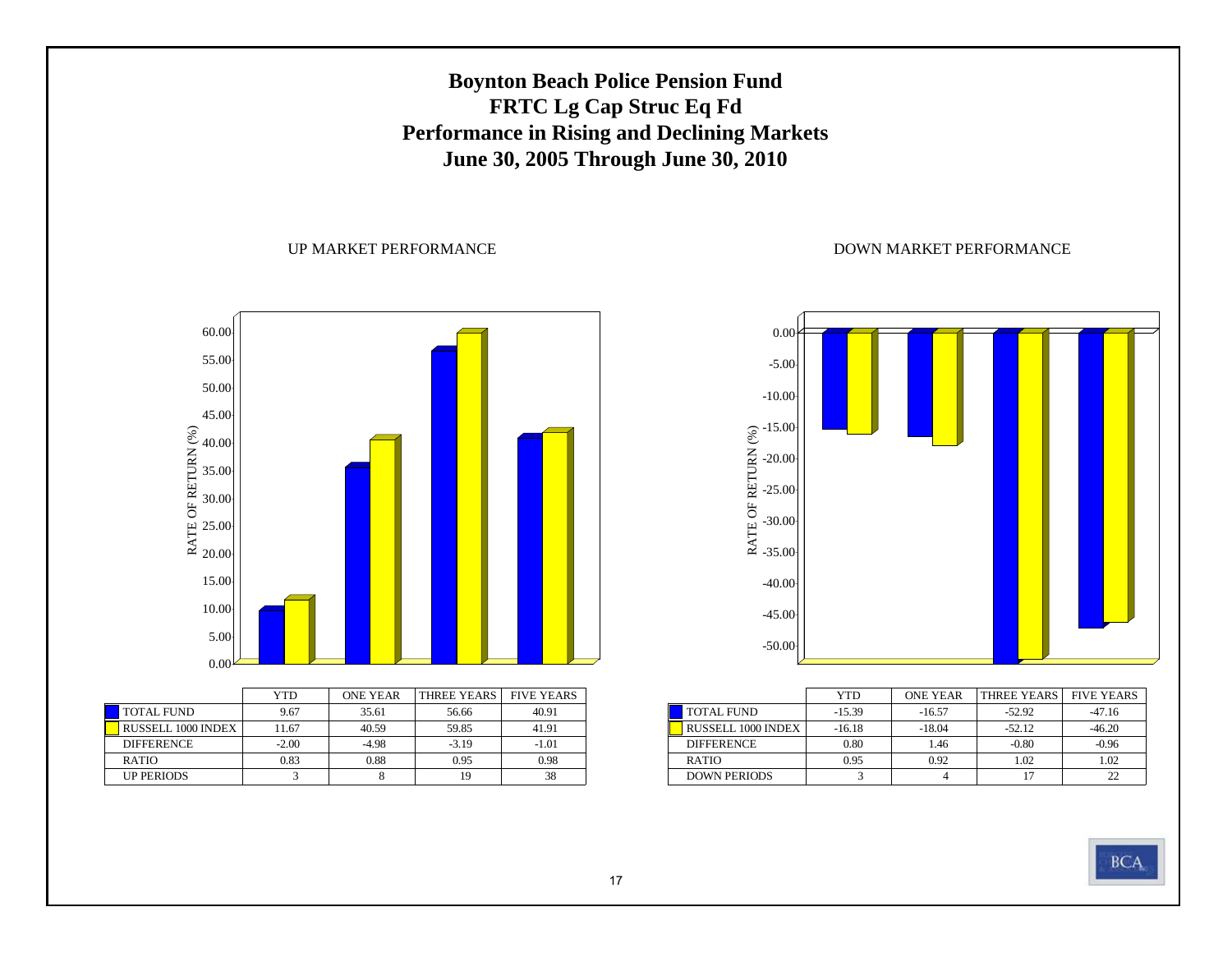# **Boynton Beach Police Pension Fund FRTC Concentrated Eq Fd Performance Profile Through June 30, 2010**

|                         | <b>ENDED</b> | <b>RETURN</b> |
|-------------------------|--------------|---------------|
| <b>BEST OUARTER</b>     | 9/2009       | 15.33         |
| WORST OUARTER           | 6/2010       | $-10.70$      |
| <b>BEST 4 OUARTERS</b>  | 6/2010       | 14.62         |
| <b>WORST 4 OUARTERS</b> | 6/2010       | 14.62         |

| TOTAL # OF PERIODS:      | 12 |
|--------------------------|----|
| # OF POSITIVE PERIODS:   | 8  |
| $#$ OF NEGATIVE PERIODS: | 4  |

|                       | <b>OUARTER</b> |               |             |
|-----------------------|----------------|---------------|-------------|
|                       | T <sub>O</sub> | <b>FISCAL</b> | <b>ONE</b>  |
|                       | <b>DATE</b>    | <b>YTD</b>    | <b>YEAR</b> |
| <b>TOTAL FUND</b>     | $-10.70$       | $-0.62$       | 14.62       |
| RUSSELL 1000 INDEX    | $-11.44$       | $-0.72$       | 15.24       |
| <b>EXCESS</b>         | 0.75           | 0.10          | $-0.61$     |
| <b>RISKLESS INDEX</b> | 0.04           | 0.09          | 0.16        |
| <b>REAL ROR</b>       | $-10.88$       | $-1.50$       | 13.48       |

|                 |               | <b>UNIVERSE</b> | <b>STD</b> | <b>SHARPE</b> |                     |             |              | <b>INFO</b> |
|-----------------|---------------|-----------------|------------|---------------|---------------------|-------------|--------------|-------------|
| <b>PERIOD</b>   | <b>RETURN</b> | RANKING         | DE۱        | RATIO         | ALPHA               | <b>BETA</b> | R-SOUARED    | RATIC       |
| <b>ONE YEAR</b> | 62<br>14.VZ   | 38              | 16.30      | 0.89          | $\sim$ ^^<br>$-U.5$ | 0.98        | 99.22<br>ے۔۔ | $-0.40$     |

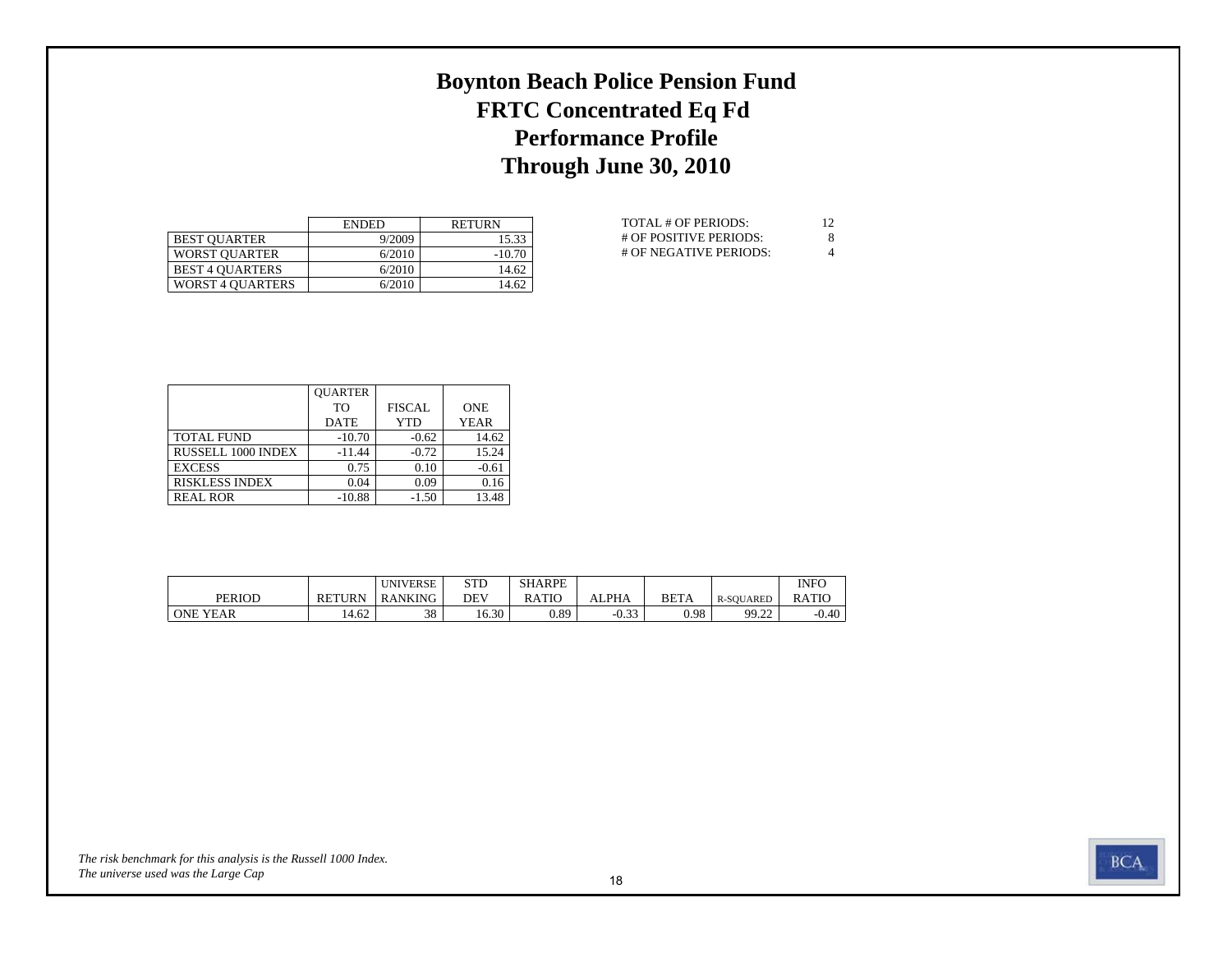## **Boynton Beach Police Pension Fund FRTC Concentrated Eq Fd Performance in Rising and Declining Markets June 30, 2009 Through June 30, 2010**

#### UP MARKET PERFORMANCE



|                    | YTD   | <b>ONE YEAR</b> |
|--------------------|-------|-----------------|
| <b>TOTAL FUND</b>  | 11.67 | 39.51           |
| RUSSELL 1000 INDEX | 11.67 | 40.59           |
| <b>DIFFERENCE</b>  | 0.00  | $-1.08$         |
| <b>RATIO</b>       | 0.00  | 0.97            |
| <b>UP PERIODS</b>  |       |                 |



|                           | <b>YTD</b> | <b>ONE YEAR</b> |
|---------------------------|------------|-----------------|
| <b>TOTAL FUND</b>         | $-16.23$   | $-17.84$        |
| <b>RUSSELL 1000 INDEX</b> | $-16.18$   | $-18.04$        |
| <b>DIFFERENCE</b>         | $-0.05$    | 0.20            |
| <b>RATIO</b>              | 1.00       | 0.99            |
| <b>DOWN PERIODS</b>       |            |                 |

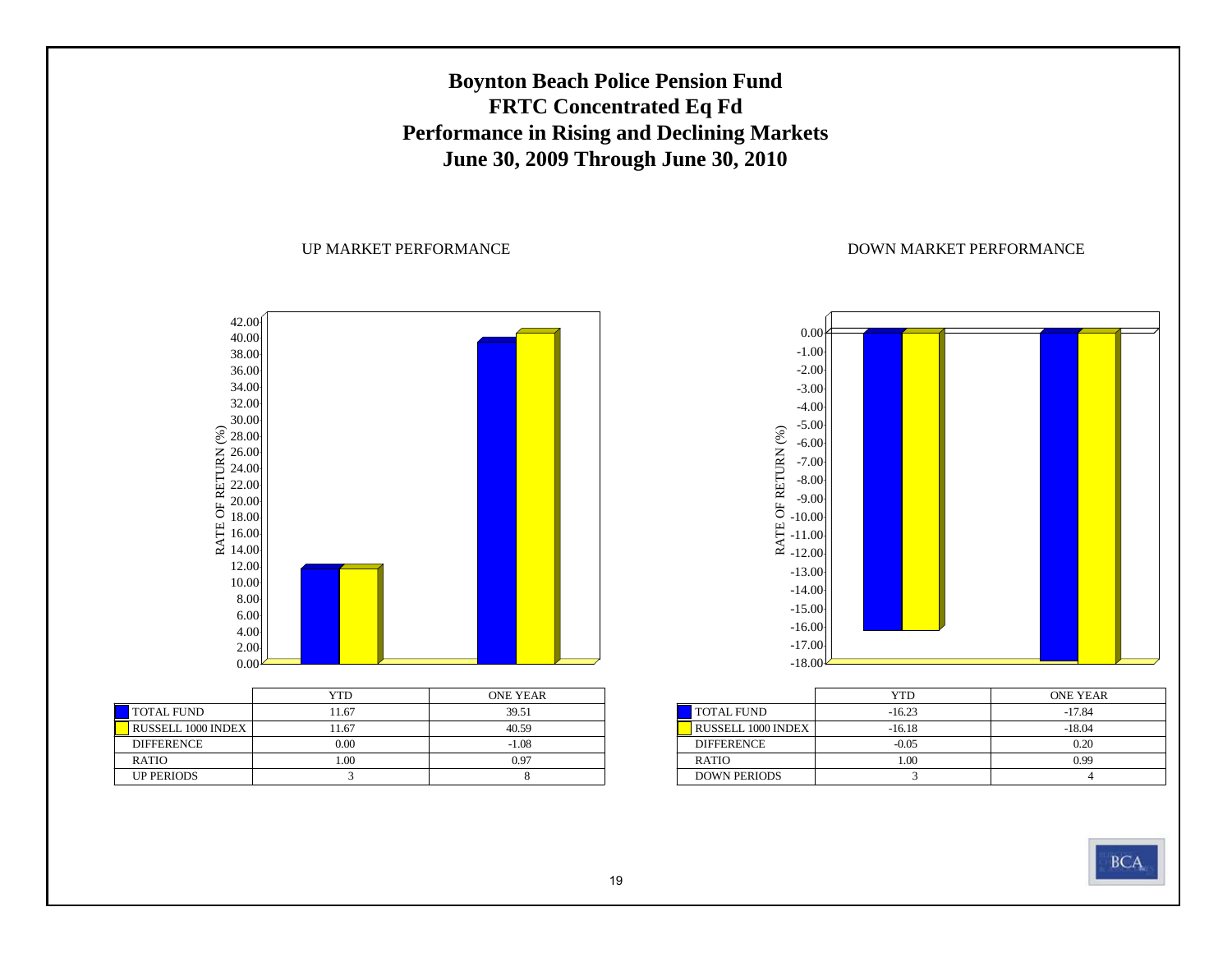# **Boynton Beach Police Pension Fund FRTC Small Cap Fund Performance Profile Through June 30, 2010**

|                         | <b>ENDED</b> | <b>RETURN</b> |
|-------------------------|--------------|---------------|
| <b>BEST OUARTER</b>     | 6/2009       | 17.61         |
| <b>WORST OUARTER</b>    | 12/2008      | $-24.65$      |
| <b>BEST 4 OUARTERS</b>  | 6/2010       | 20.12         |
| <b>WORST 4 OUARTERS</b> | 6/2009       | $-30.50$      |

| TOTAL # OF PERIODS:    | 60 |
|------------------------|----|
| # OF POSITIVE PERIODS: | 36 |
| # OF NEGATIVE PERIODS: | 24 |

|                       | <b>OUARTER</b> |               |             |              |              |              |
|-----------------------|----------------|---------------|-------------|--------------|--------------|--------------|
|                       | TO             | <b>FISCAL</b> | <b>ONE</b>  | TWO          | <b>THREE</b> | <b>FIVE</b>  |
|                       | <b>DATE</b>    | YTD           | <b>YEAR</b> | <b>YEARS</b> | <b>YEARS</b> | <b>YEARS</b> |
| <b>TOTAL FUND</b>     | $-10.04$       | 2.21          | 20.12       | $-8.63$      | $-10.01$     | $-0.14$      |
| RUSSELL 2000          | $-9.92$        | 1.85          | 21.48       | $-4.55$      | $-8.60$      | 0.37         |
| <b>EXCESS</b>         | $-0.12$        | 0.36          | $-1.36$     | $-4.07$      | $-1.41$      | $-0.50$      |
| <b>RISKLESS INDEX</b> | 0.04           | 0.09          | 0.16        | 0.55         | 1.57         | 2.77         |
| <b>REAL ROR</b>       | $-10.21$       | 1.30          | 18.92       | $-8.27$      | $-11.28$     | $-2.34$      |

|                   |               | <b>UNIVERSE</b> | <b>STD</b> | <b>SHARPE</b> |              |             |           | <b>INFO</b>  |
|-------------------|---------------|-----------------|------------|---------------|--------------|-------------|-----------|--------------|
| <b>PERIOD</b>     | <b>RETURN</b> | <b>RANKING</b>  | DEV        | <b>RATIO</b>  | <b>ALPHA</b> | <b>BETA</b> | R-SOUARED | <b>RATIO</b> |
| <b>ONE YEAR</b>   | 20.12         | 64              | 20.91      | 0.95          | $-0.60$      | 0.97        | 99.65     | $-0.92$      |
| <b>TWO YEARS</b>  | $-8.63$       | 81              | 28.01      | $-0.33$       | $-5.01$      | 0.92        | 96.55     | $-0.87$      |
| THREE YEARS       | $-10.01$      | $\overline{a}$  | 24.85      | $-0.47$       | $-2.44$      | 0.93        | 95.52     | $-0.37$      |
| <b>FIVE YEARS</b> | $-0.14$       | $\overline{a}$  | 20.76      | $-0.14$       | $-0.73$      | 0.93        | 95.60     | $-0.18$      |

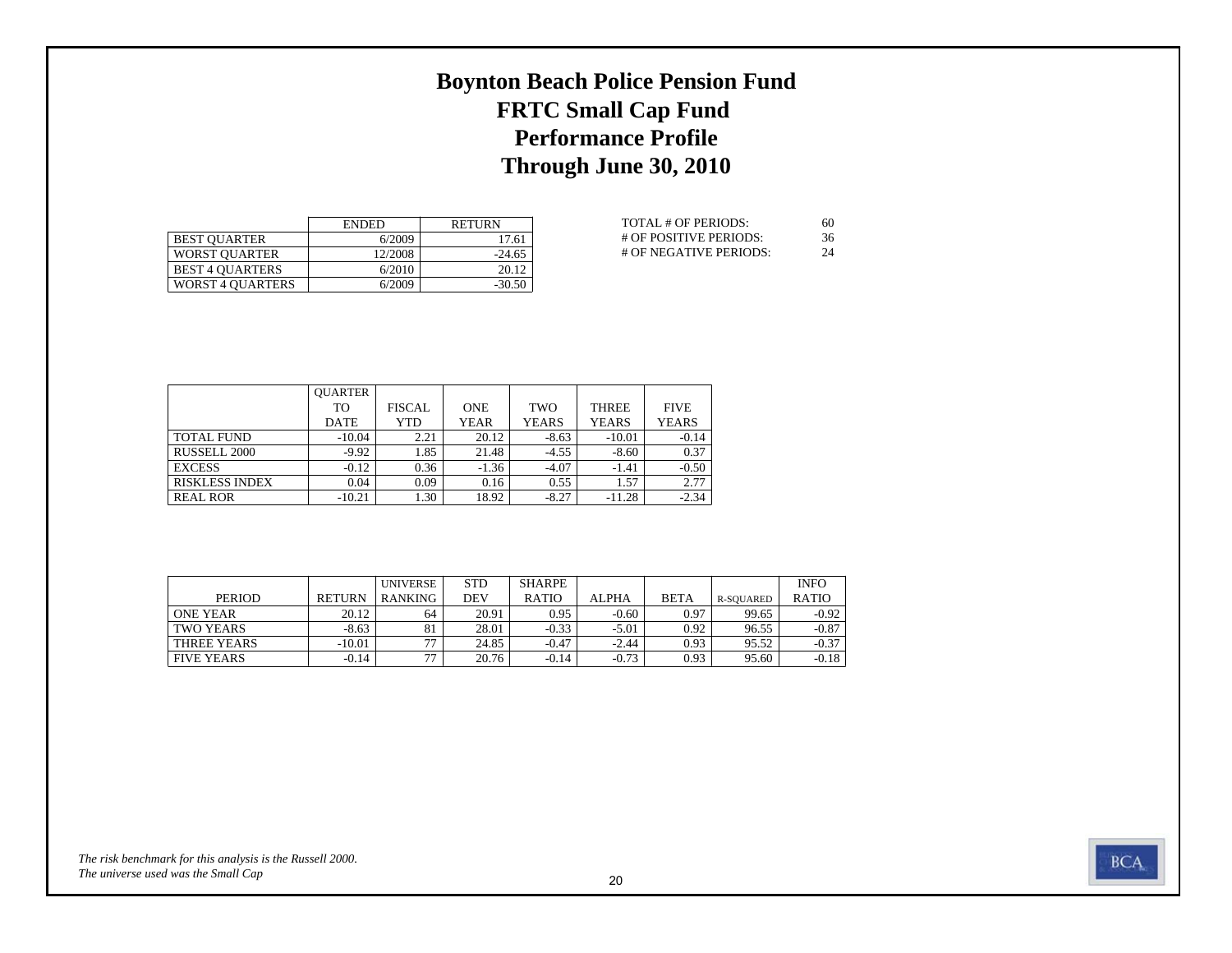## **Boynton Beach Police Pension Fund FRTC Small Cap Fund Performance in Rising and Declining Markets June 30, 2005 Through June 30, 2010**

#### UP MARKET PERFORMANCE





|                     | YTD      | <b>ONE YEAR</b> | THREE YEARS | <b>FIVE YEARS</b> |
|---------------------|----------|-----------------|-------------|-------------------|
| <b>TOTAL FUND</b>   | $-17.81$ | $-23.03$        | $-62.23$    | $-49.53$          |
| <b>RUSSELL 2000</b> | $-17.89$ | $-23.46$        | $-64.41$    | $-51.88$          |
| <b>DIFFERENCE</b>   | 0.07     | 0.44            | 2.18        | 2.35              |
| <b>RATIO</b>        | 1.00     | 0.98            | 0.97        | 0.95              |
| <b>DOWN PERIODS</b> |          |                 | 15          | 24                |

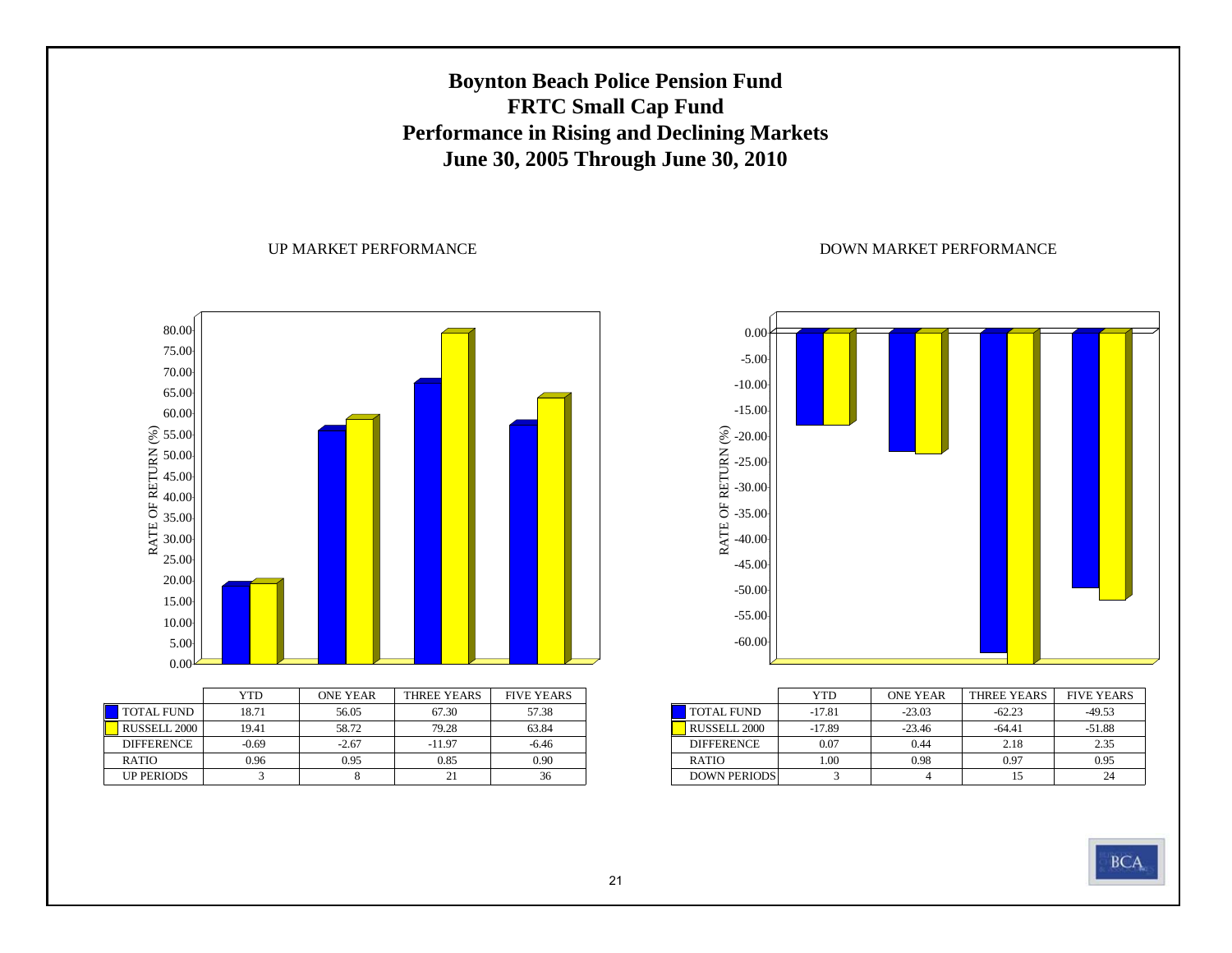# **Boynton Beach Police Pension Fund FRTC International Fund Performance Profile Through June 30, 2010**

|                         | <b>ENDED</b> | <b>RETURN</b> |
|-------------------------|--------------|---------------|
| <b>BEST OUARTER</b>     | 6/2009       | 26.50         |
| <b>WORST OUARTER</b>    | 9/2008       | $-21.65$      |
| <b>BEST 4 OUARTERS</b>  | 6/2007       | 30.30         |
| <b>WORST 4 OUARTERS</b> | 6/2009       | $-30.92$      |

| TOTAL # OF PERIODS:    | 60 |
|------------------------|----|
| # OF POSITIVE PERIODS: | 35 |
| # OF NEGATIVE PERIODS: | 25 |

|                       | <b>OUARTER</b> |               |             |              |              |              |
|-----------------------|----------------|---------------|-------------|--------------|--------------|--------------|
|                       | TО             | <b>FISCAL</b> | <b>ONE</b>  | TWO          | <b>THREE</b> | <b>FIVE</b>  |
|                       | <b>DATE</b>    | YTD           | <b>YEAR</b> | <b>YEARS</b> | <b>YEARS</b> | <b>YEARS</b> |
| <b>TOTAL FUND</b>     | $-13.32$       | $-9.95$       | 9.82        | $-12.90$     | $-11.06$     | 3.19         |
| INTERNATIONAL BNCH    | $-13.41$       | $-10.06$      | 7.59        | $-13.76$     | $-12.63$     | 1.56         |
| <b>EXCESS</b>         | 0.10           | 0.11          | 2.23        | 0.86         | 1.57         | 1.63         |
| <b>RISKLESS INDEX</b> | 0.04           | 0.09          | 0.16        | 0.55         | 1.57         | 2.77         |
| <b>REAL ROR</b>       | $-13.50$       | $-10.77$      | 8.71        | $-12.61$     | $-12.35$     | 0.91         |

|                   |               | <b>UNIVERSE</b> | <b>STD</b> | <b>SHARPE</b> |              |             |           | <b>INFO</b>  |
|-------------------|---------------|-----------------|------------|---------------|--------------|-------------|-----------|--------------|
| <b>PERIOD</b>     | <b>RETURN</b> | <b>RANKING</b>  | DEV        | <b>RATIO</b>  | <b>ALPHA</b> | <b>BETA</b> | R-SOUARED | <b>RATIO</b> |
| <b>ONE YEAR</b>   | 9.82          | 44              | 19.76      | 0.49          | 1.69         | .08         | 96.28     | 0.57         |
| TWO YEARS         | $-12.90$      |                 | 29.64      | $-0.45$       | 1.61         | 1.03        | 98.71     | 0.34         |
| THREE YEARS       | $-11.06$      | 48              | 26.08      | $-0.48$       | 2.42         | 1.03        | 98.48     | 0.59         |
| <b>FIVE YEARS</b> | 3.19          | 41              | 21.50      | 0.02          | 1.73         | 1.03        | 98.27     | 0.60         |

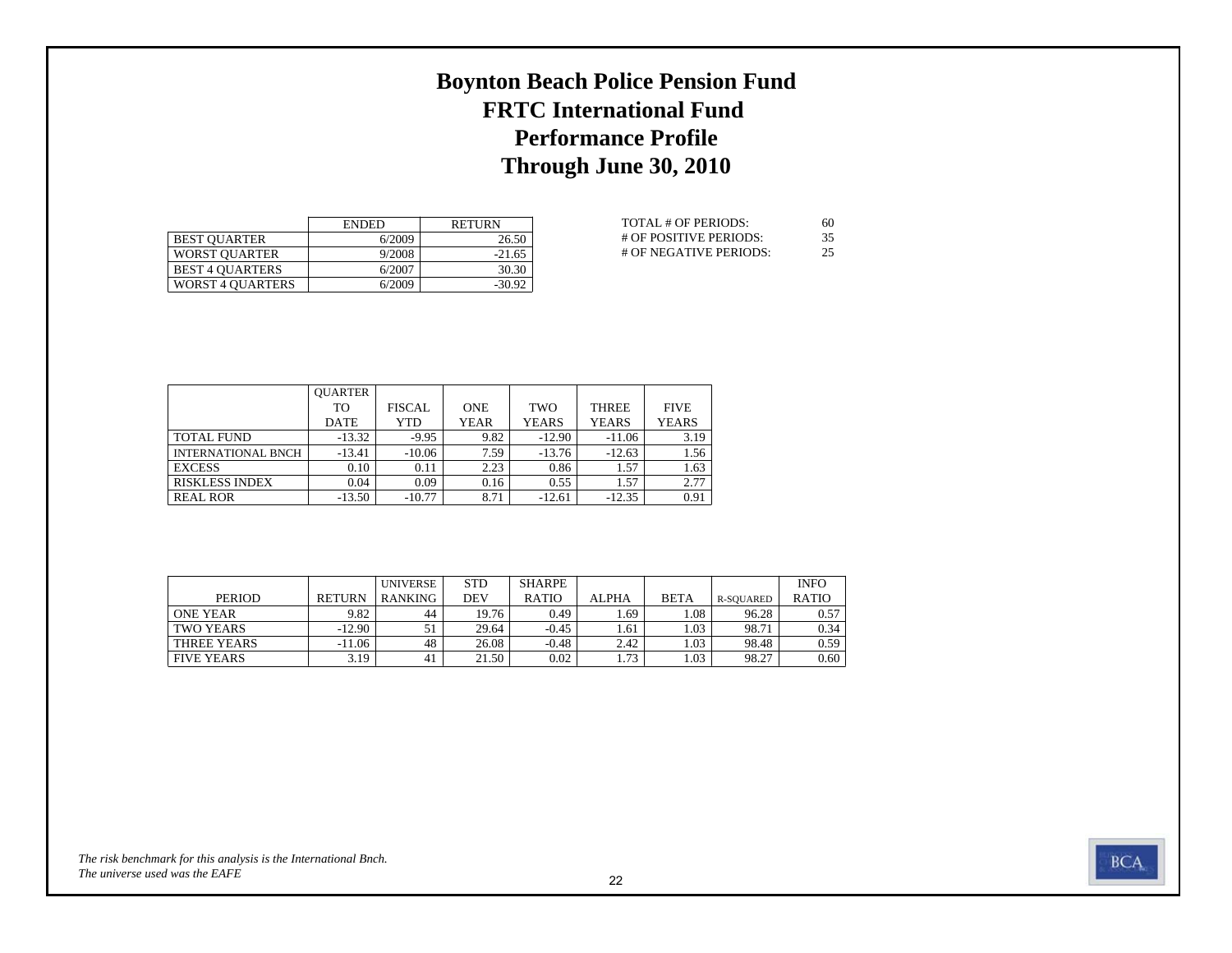## **Boynton Beach Police Pension Fund FRTC International FundPerformance in Rising and Declining Markets June 30, 2005 Through June 30, 2010**

UP MARKET PERFORMANCE



|                           | <b>YTD</b> | <b>ONE YEAR</b> | <b>THREE YEARS FIVE YEARS</b> |       |
|---------------------------|------------|-----------------|-------------------------------|-------|
| <b>TOTAL FUND</b>         | 7.03       | 38.65           | 108.32                        | 65.12 |
| <b>INTERNATIONAL BNCH</b> | 6.43       | 32.36           | 92.87                         | 58.08 |
| <b>DIFFERENCE</b>         | 0.61       | 6.28            | 15.45                         | 7.04  |
| <b>RATIO</b>              | 1.09       | 1.19            | 1.17                          | 1.12  |
| <b>UP PERIODS</b>         |            |                 |                               | 36    |



|                           | YTD      | <b>ONE YEAR</b> | <b>THREE YEARS</b> FIVE YEARS |          |
|---------------------------|----------|-----------------|-------------------------------|----------|
| <b>TOTAL FUND</b>         | $-17.91$ | $-20.79$        | $-51.57$                      | $-49.02$ |
| <b>INTERNATIONAL BNCH</b> | $-17.80$ | $-18.72$        | $-50.38$                      | $-47.70$ |
| <b>DIFFERENCE</b>         | $-0.11$  | $-2.07$         | $-1.20$                       | $-1.32$  |
| <b>RATIO</b>              | 1.01     | 1.11            | 1.02                          | 1.03     |
| <b>DOWN PERIODS</b>       |          |                 |                               |          |

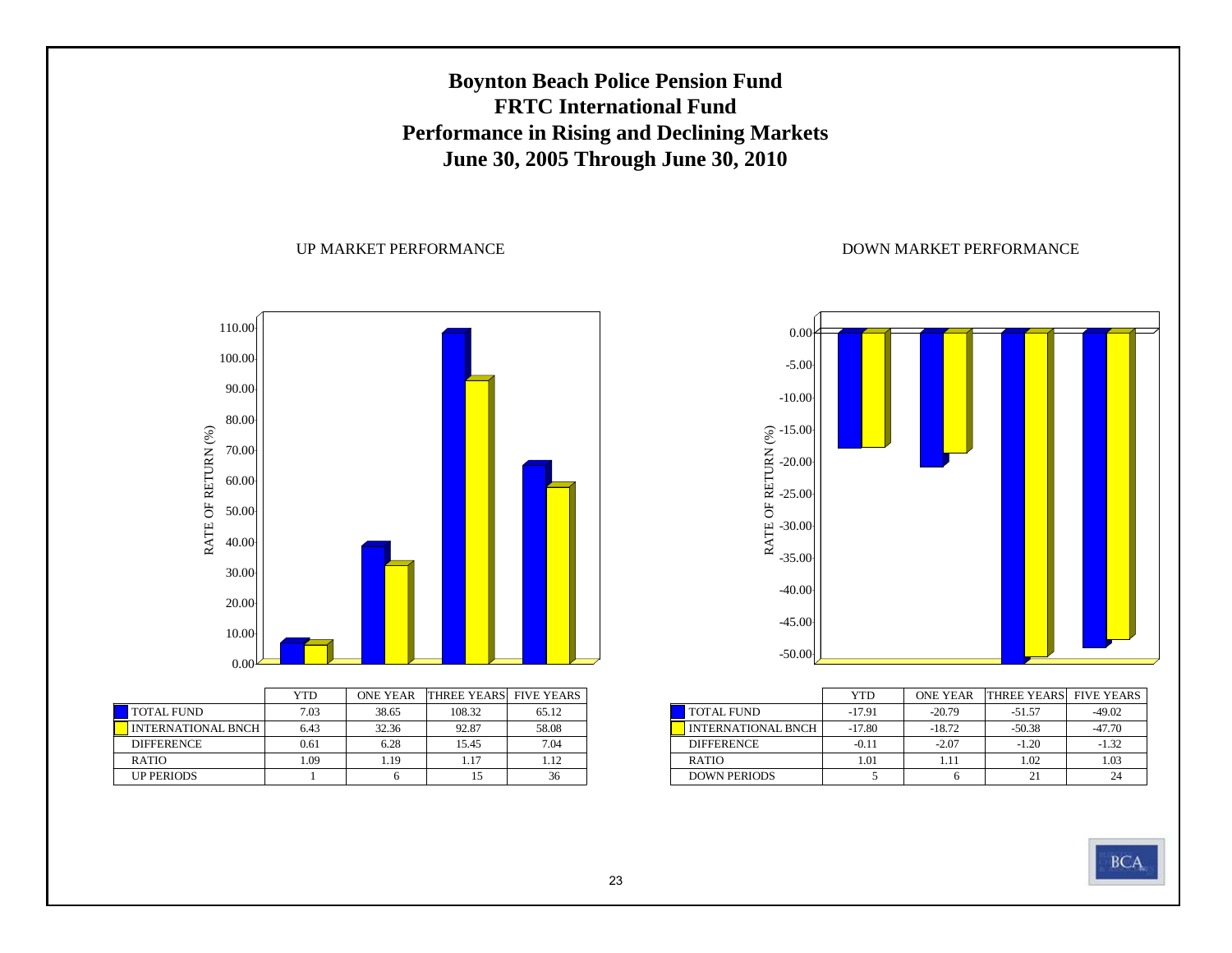# **Boynton Beach Police Pension Fund FRTC Real Estate Equity Fund Performance Profile Through June 30, 2010**

|                         | <b>ENDED</b> | <b>RETURN</b> |
|-------------------------|--------------|---------------|
| <b>BEST OUARTER</b>     | 6/2010       | 4.21          |
| <b>WORST OUARTER</b>    | 3/2009       | $-14.59$      |
| <b>BEST 4 OUARTERS</b>  | 6/2008       | 6.36          |
| <b>WORST 4 OUARTERS</b> | 6/2009       | $-33.46$      |

| TOTAL # OF PERIODS:    | 36 |
|------------------------|----|
| # OF POSITIVE PERIODS: | 30 |
| # OF NEGATIVE PERIODS: | 6  |

|                        | <b>OUARTER</b> |               |             |              |              |
|------------------------|----------------|---------------|-------------|--------------|--------------|
|                        | TО             | <b>FISCAL</b> | <b>ONE</b>  | <b>TWO</b>   | <b>THREE</b> |
|                        | <b>DATE</b>    | <b>YTD</b>    | <b>YEAR</b> | <b>YEARS</b> | <b>YEARS</b> |
| <b>TOTAL FUND</b>      | 4.21           | 0.82          | -7.96       | $-21.74$     | $-13.32$     |
| <b>NCREIF NATIONAL</b> | 3.31           | 1.90          | $-1.48$     | $-10.98$     | $-4.71$      |
| <b>EXCESS</b>          | 0.90           | $-1.08$       | $-6.48$     | $-10.76$     | $-8.61$      |
| <b>RISKLESS INDEX</b>  | 0.04           | 0.09          | 0.16        | 0.55         | 1.57         |
| <b>REAL ROR</b>        | 4.00           | $-0.08$       | $-8.89$     | $-21.60$     | $-14.62$     |

|                 |          | <b>UNIVERSE</b> | <b>STD</b> | <b>SHARPE</b> |         |             |           | <b>INFO</b>  |
|-----------------|----------|-----------------|------------|---------------|---------|-------------|-----------|--------------|
| <b>PERIOD</b>   | RETURN   | RANKING         | DEV        | <b>RATIO</b>  | ALPHA   | <b>BETA</b> | R-SOUARED | <b>RATIO</b> |
| <b>ONE YEAR</b> | $-7.96$  | 99              | 10.65      | $-0.76$       | $-4.89$ | . 94        | 89.36     | $-1.05$      |
| TWO YEARS       | $-21.74$ | 99              | 16.00      | $-1.39$       | $-2.85$ | 1.76        | 93.63     | $-1.46$      |
| THREE YEARS     | $-13.32$ | 95              | 13.78      | 1.08          | $-4.89$ | 1.63        | 90.79     | $-1.31$      |

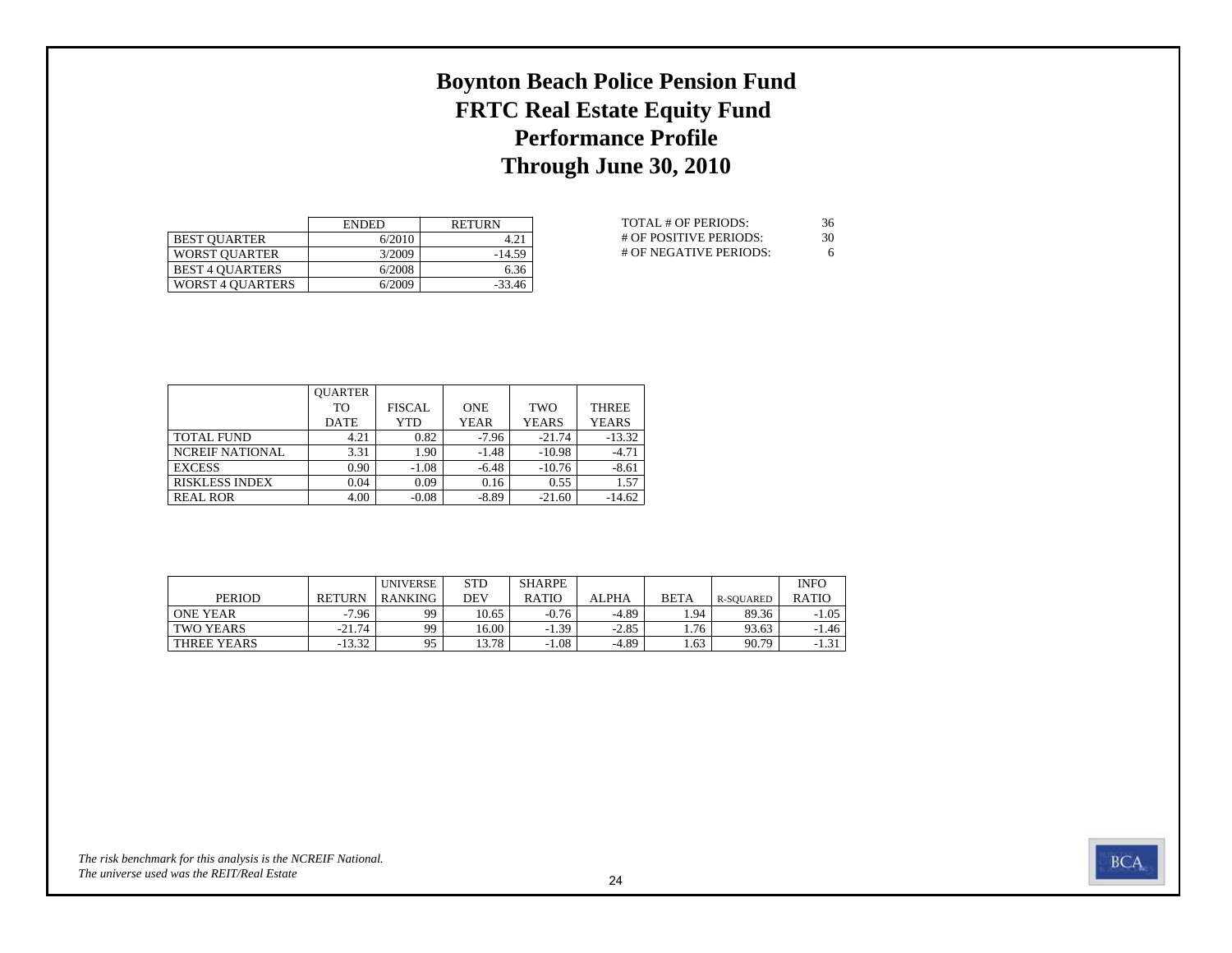## **Boynton Beach Police Pension Fund FRTC Real Estate Equity Fund Performance in Rising and Declining Markets June 30, 2007 Through June 30, 2010**

#### UP MARKET PERFORMANCE

RATE OF RETURN (%) 9.00 8.00 7.00 6.00 5.00 4.00 3.00 2.001.00 0.00ONE YEARTWO YEARS THREE YEARS

| TOTAL FUND        | 4.76 | 4.76 | 7.48    |
|-------------------|------|------|---------|
| <b>NCREIF</b>     | 4.10 | 4.10 | 8.92    |
| <b>DIFFERENCE</b> | 0.67 | 0.67 | $-1.44$ |
| <b>RATIO</b>      | .16  | . 16 | 0.84    |
| <b>UP PERIODS</b> |      |      |         |



|                     | <b>ONE YEAR</b> | <b>TWO YEARS</b> | THREE YEARS |
|---------------------|-----------------|------------------|-------------|
| <b>TOTAL FUND</b>   | $-12.15$        | $-30.09$         | $-30.09$    |
| <b>NCREIF</b>       | $-5.36$         | $-16.63$         | $-16.63$    |
| <b>DIFFERENCE</b>   | $-679$          | $-13.46$         | $-13.46$    |
| <b>RATIO</b>        | 2.27            | 1.81             | .81         |
| <b>DOWN PERIODS</b> |                 |                  |             |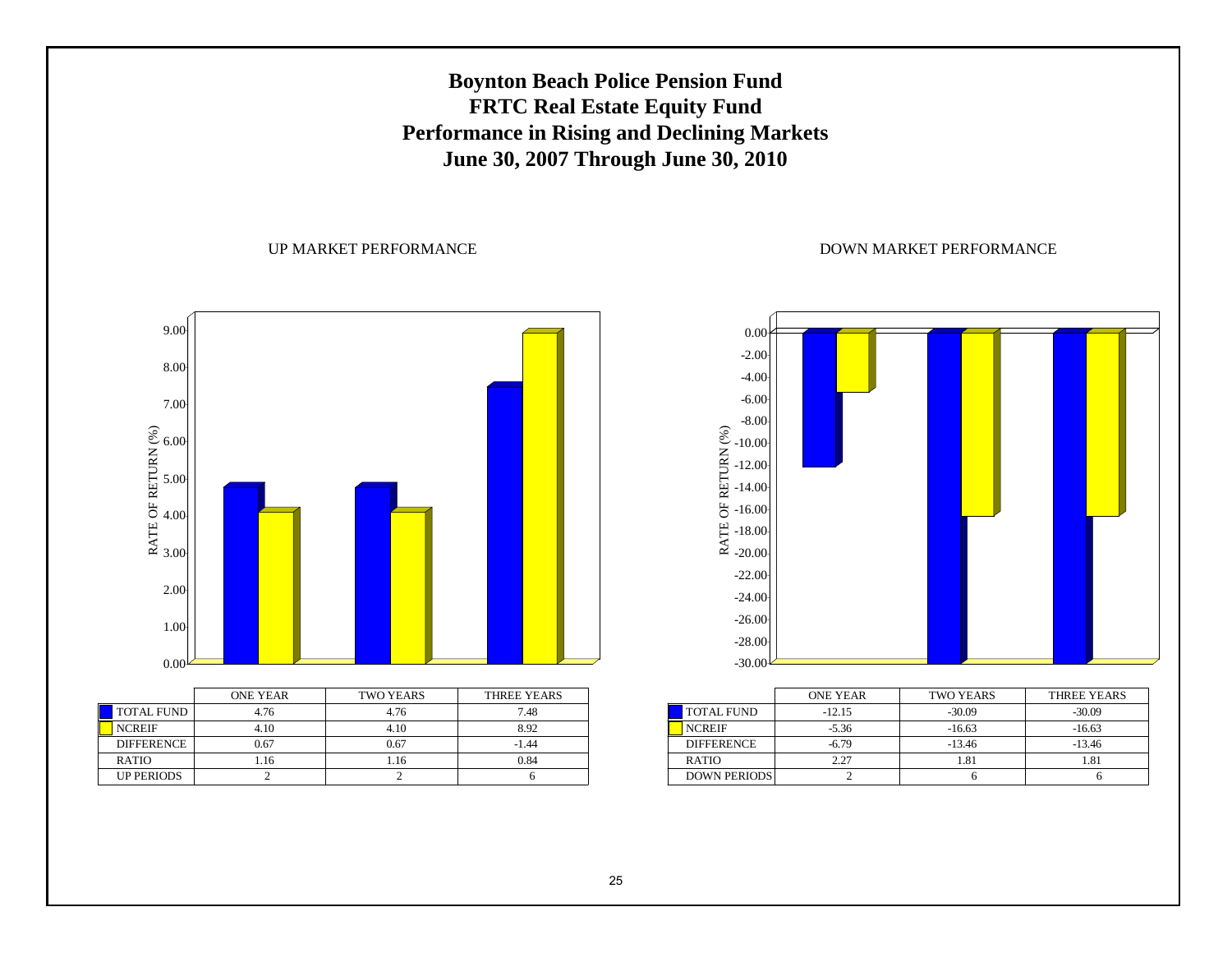# **Boynton Beach Police Pension Fund FRTC Multi Mgr Bond Fund Performance Profile Through June 30, 2010**

|                         | <b>ENDED</b> | <b>RETURN</b> |
|-------------------------|--------------|---------------|
| <b>BEST OUARTER</b>     | 9/2009       | 8.07          |
| <b>WORST OUARTER</b>    | 12/2009      | 2.10          |
| <b>BEST 4 OUARTERS</b>  | 6/2010       | 18.38         |
| <b>WORST 4 QUARTERS</b> | 6/2010       | 18.38         |

| TOTAL # OF PERIODS:    | 12            |
|------------------------|---------------|
| # OF POSITIVE PERIODS: | 10            |
| # OF NEGATIVE PERIODS: | $\mathcal{D}$ |

|                          | <b>OUARTER</b> |               |             |
|--------------------------|----------------|---------------|-------------|
|                          | T <sub>O</sub> | <b>FISCAL</b> | <b>ONE</b>  |
|                          | <b>DATE</b>    | YTD           | <b>YEAR</b> |
| <b>TOTAL FUND</b>        | 3.60           | 9.55          | 18.38       |
| <b>FIXED INCOME BNCH</b> | 3.49           | 5.54          | 9.49        |
| <b>EXCESS</b>            | 0.11           | 4.01          | 8.89        |
| <b>RISKLESS INDEX</b>    | 0.04           | 0.09          | 0.16        |
| <b>REAL ROR</b>          | 3.39           | 8.58          | 17.22       |

|                 |                | <b>UNIVERSE</b> | <b>STD</b> | <b>SHARPE</b> |       |             |                  | <b>INFO</b>   |
|-----------------|----------------|-----------------|------------|---------------|-------|-------------|------------------|---------------|
| <b>PERIOD</b>   | <b>RETURN</b>  | RANKING         | <b>DEV</b> | RATIO         | ALPHA | <b>BETA</b> | <b>R-SOUARED</b> | <b>RATIC</b>  |
| <b>ONE YEAR</b> | 10 20<br>18.38 | . .             | 3.89       | $+0.69$       | 8.07  | 0.98        | 56.91            | 2.22<br>ے ۔۔۔ |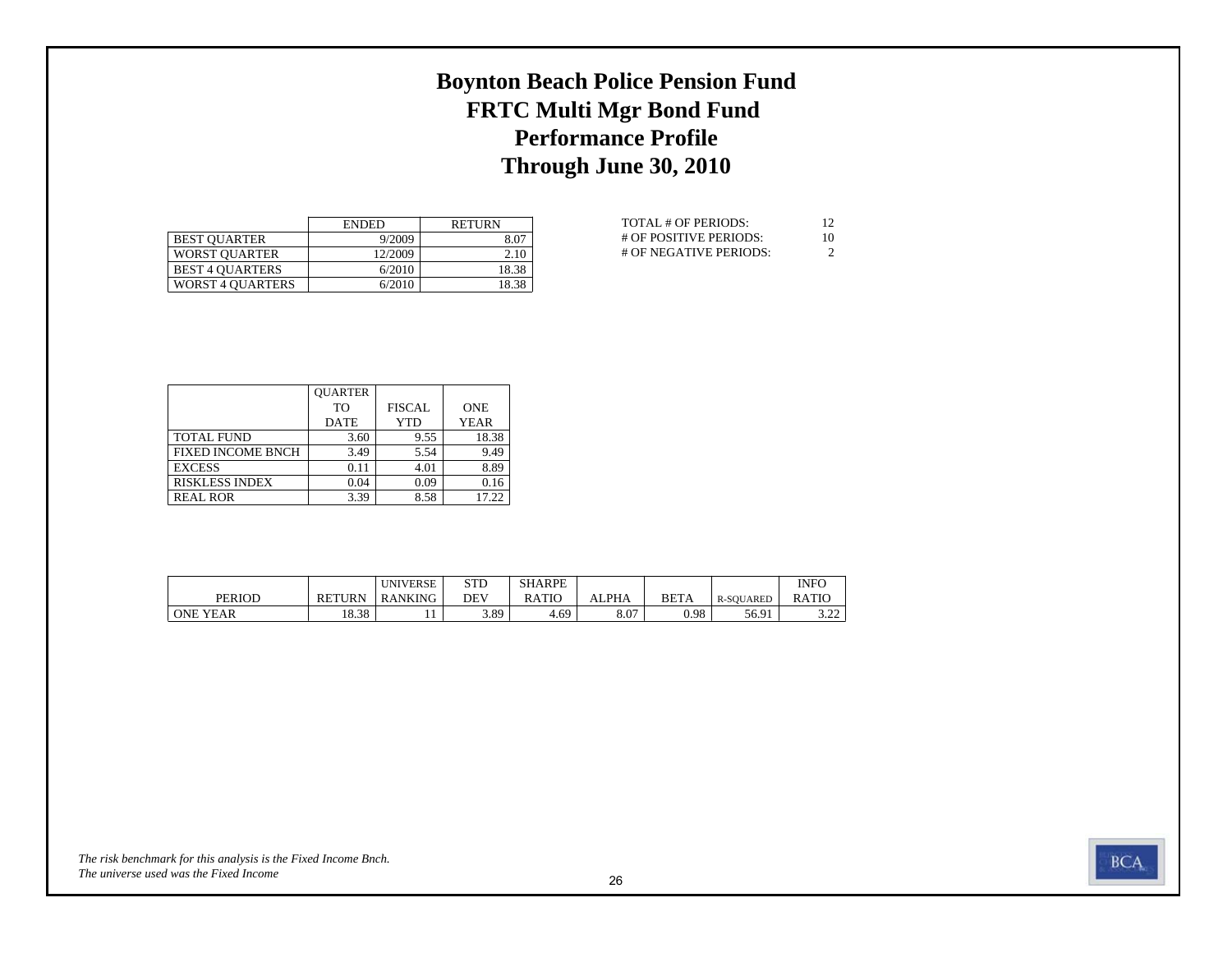## **Boynton Beach Police Pension Fund FRTC Multi Mgr Bond Fund Performance in Rising and Declining Markets June 30, 2009 Through June 30, 2010**

UP MARKET PERFORMANCE

RATE OF RETURN (%) 19.00 18.0017.00 16.0015.00 14.0013.00<br>
12.00<br>
11.00<br>
9.00<br>
8.00<br>
7.00<br>
6.00 5.00 4.00 3.00 2.00 1.000.00

|                          | YTD  | <b>ONE YEAR</b> |
|--------------------------|------|-----------------|
| <b>TOTAL FUND</b>        | 6.76 | 18.40           |
| <b>FIXED INCOME BNCH</b> | 5.46 | 11.36           |
| <b>DIFFERENCE</b>        | 1.30 | 7.04            |
| <b>RATIO</b>             | 1.24 | 1.62            |
| <b>UP PERIODS</b>        |      |                 |



|                          | YTD     | <b>ONE YEAR</b> |
|--------------------------|---------|-----------------|
| <b>TOTAL FUND</b>        | 0.49    | $-0.01$         |
| <b>FIXED INCOME BNCH</b> | $-0.12$ | $-1.68$         |
| <b>DIFFERENCE</b>        | 0.61    | 1.66            |
| <b>RATIO</b>             | $-4.12$ | 0.01            |
| <b>DOWN PERIODS</b>      |         |                 |

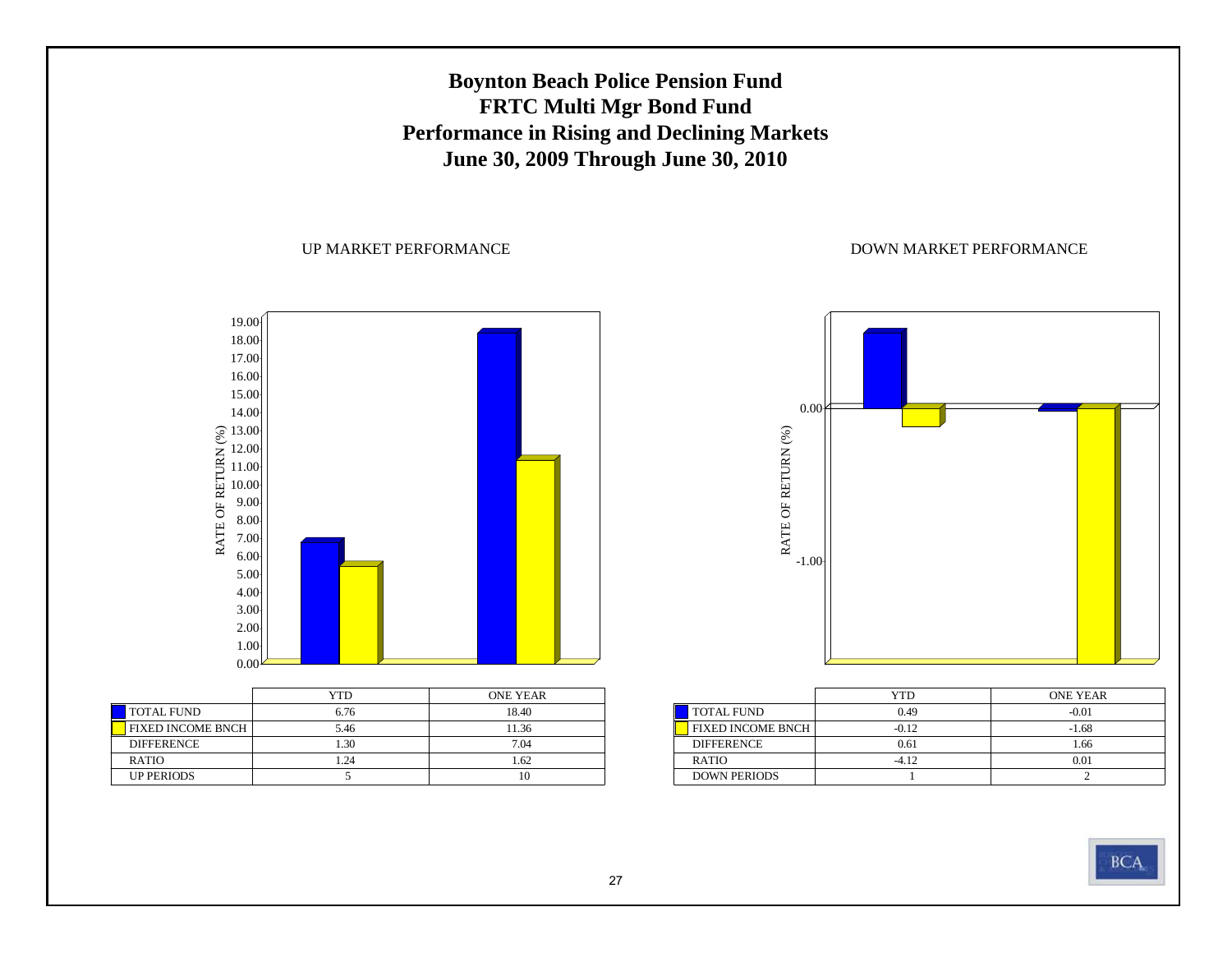### **BOYNTON BEACH POLICE PENSION FUNDTOTAL FUNDCAPITAL MARKET LINEJUNE 30, 2007 THROUGH JUNE 30, 2010**



|                          | <b>RETURN</b> | <b>STD DEV</b> | <b>BETA</b> | <b>ALPHA</b> | R-SOUARED |
|--------------------------|---------------|----------------|-------------|--------------|-----------|
| TOTAL FUND               | $-4.87$       | 15.03          | 0.95        | $-1.91$      | 96.06     |
| CONSULTANT'S BNCH        | $-3.31$       | 15.59          | 1.00        | 0.00         | 100.00    |
| RUSSELL 1000 INDEX       | $-9.54$       | 20.90          | 1.00        | 0.00         | 100.00    |
| RUSSELL 2000             | $-8.60$       | 26.26          | 1.00        | 0.00         | 100.00    |
| INTERNATIONAL BNCH       | $-12.63$      | 25.01          | 1.00        | 0.00         | 100.00    |
| <b>FIXED INCOME BNCH</b> | 7.59          | 4.03           | 1.00        | 0.00         | 100.00    |
| REAL ESTATE BNCH         | $-8.78$       | 12.81          | 1.00        | 0.00         | 100.00    |

**BCA**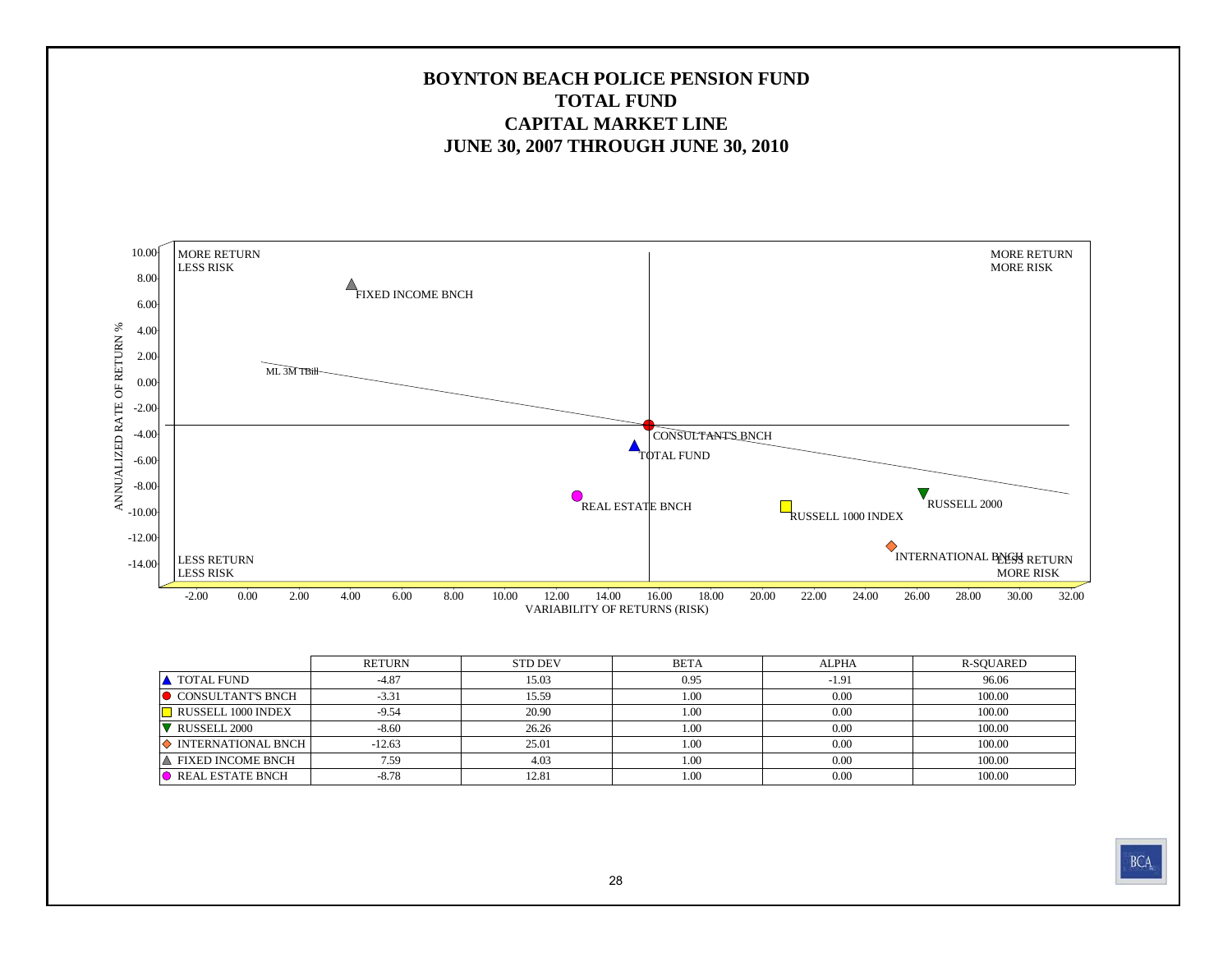### **BOYNTON BEACH POLICE PENSION FUND TOTAL FUNDCAPITAL MARKET LINEJUNE 30, 2005 THROUGH JUNE 30, 2010**



VARIABILITY OF RETURNS (RISK) -2.00 -1.00 0.00 1.00 2.00 3.00 4.00 5.00 6.00 7.00 8.00 9.00 10.00 11.00 12.00 13.00 14.00 15.00 16.00 17.00 18.00 19.00 20.00 21.00 22.00 23.00 24.00 25.00 26.00

|                               | RETURN  | <b>STD DEV</b> | <b>BETA</b> | <b>ALPHA</b> | R-SOUARED |  |
|-------------------------------|---------|----------------|-------------|--------------|-----------|--|
| <b>A</b> TOTAL FUND           | 1.27    | 12.16          | 0.95        | $-1.34$      | 96.11     |  |
| $\bullet$ CONSULTANT'S BNCH   | 2.62    | 12.60          | 1.00        | 0.00         | 100.00    |  |
| RUSSELL 1000 INDEX            | $-0.56$ | 17.03          | 1.00        | 0.00         | 100.00    |  |
| RUSSELL 2000                  | 0.37    | 21.78          | 1.00        | 0.00         | 100.00    |  |
| $\Diamond$ INTERNATIONAL BNCH | 1.56    | 20.64          | 1.00        | 0.00         | 100.00    |  |
| ∣▲ FIXED INCOME BNCH          | 5.72    | 3.50           | 1.00        | 0.00         | 100.00    |  |
| REAL ESTATE BNCH              | 0.69    | 14.35          | 1.00        | 0.00         | 100.00    |  |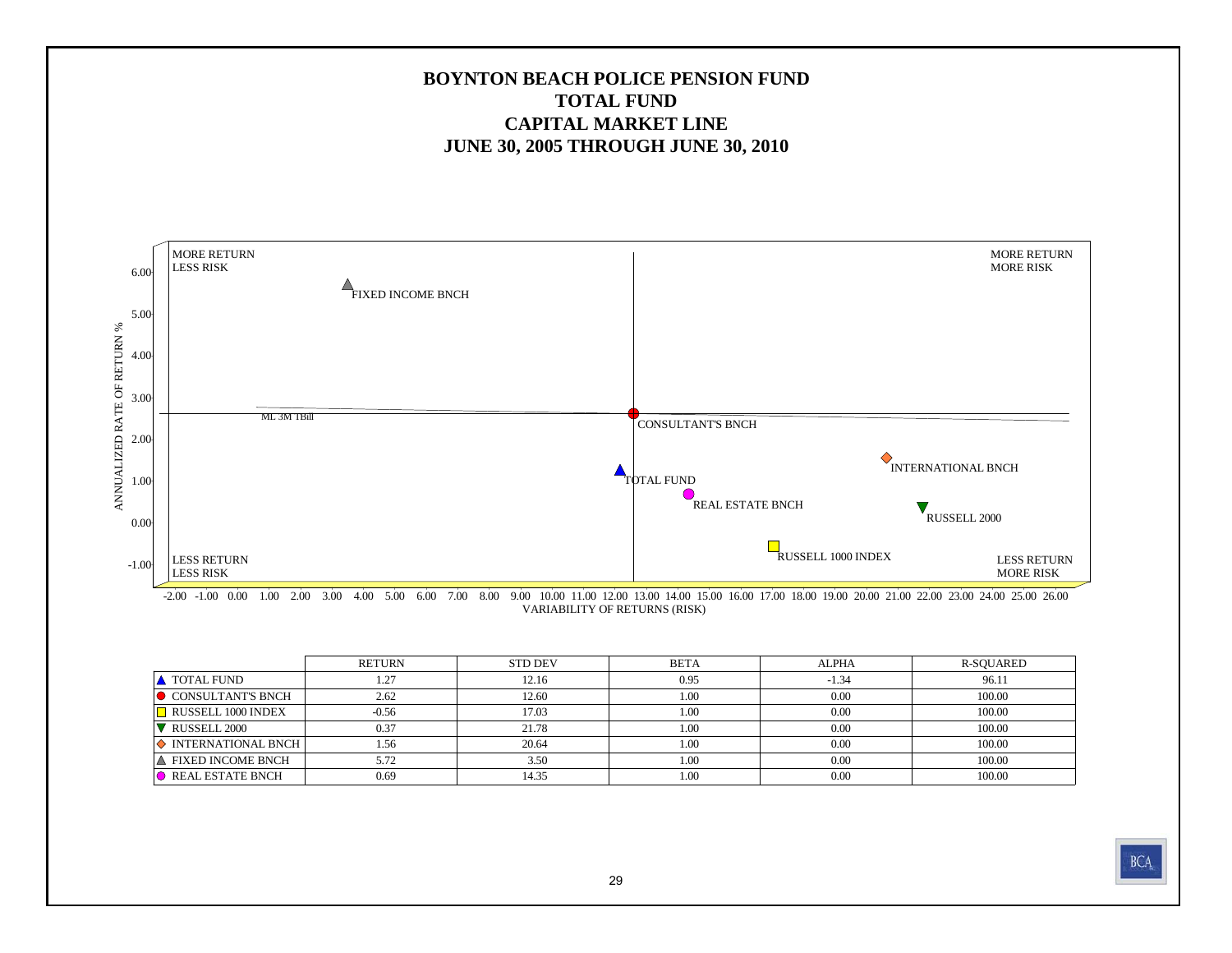## **Boynton Beach Police Pension Fund Total FundPerformance in Rising and Declining Markets June 30, 2005 Through June 30, 2010**

#### UP MARKET PERFORMANCE



|                          | <b>YTD</b> | <b>ONE YEAR</b> | THREE YEARS FIVE YEARS |         |
|--------------------------|------------|-----------------|------------------------|---------|
| <b>TOTAL FUND</b>        | 7.79       | 27.75           | 44.36                  | 29.39   |
| <b>CONSULTANT'S BNCH</b> | 8.16       | 29.50           | 48.08                  | 31.76   |
| <b>DIFFERENCE</b>        | $-0.37$    | $-1.74$         | $-3.73$                | $-2.37$ |
| <b>RATIO</b>             | 0.95       | 0.94            | 0.92                   | 0.93    |
| <b>UP PERIODS</b>        |            |                 | 18                     | 38      |



|                          | <b>YTD</b> | <b>ONE YEAR</b> | <b>THREE YEARS</b> | <b>FIVE YEARS</b> |
|--------------------------|------------|-----------------|--------------------|-------------------|
| <b>TOTAL FUND</b>        | $-8.87$    | $-10.15$        | $-37.31$           | $-33.67$          |
| <b>CONSULTANT'S BNCH</b> | $-9.35$    | $-10.60$        | $-36.87$           | $-33.36$          |
| <b>DIFFERENCE</b>        | 0.47       | 0.46            | $-0.44$            | $-0.31$           |
| <b>RATIO</b>             | 0.95       | 0.96            | 1.01               | 1.01              |
| <b>DOWN PERIODS</b>      |            |                 | 18                 |                   |

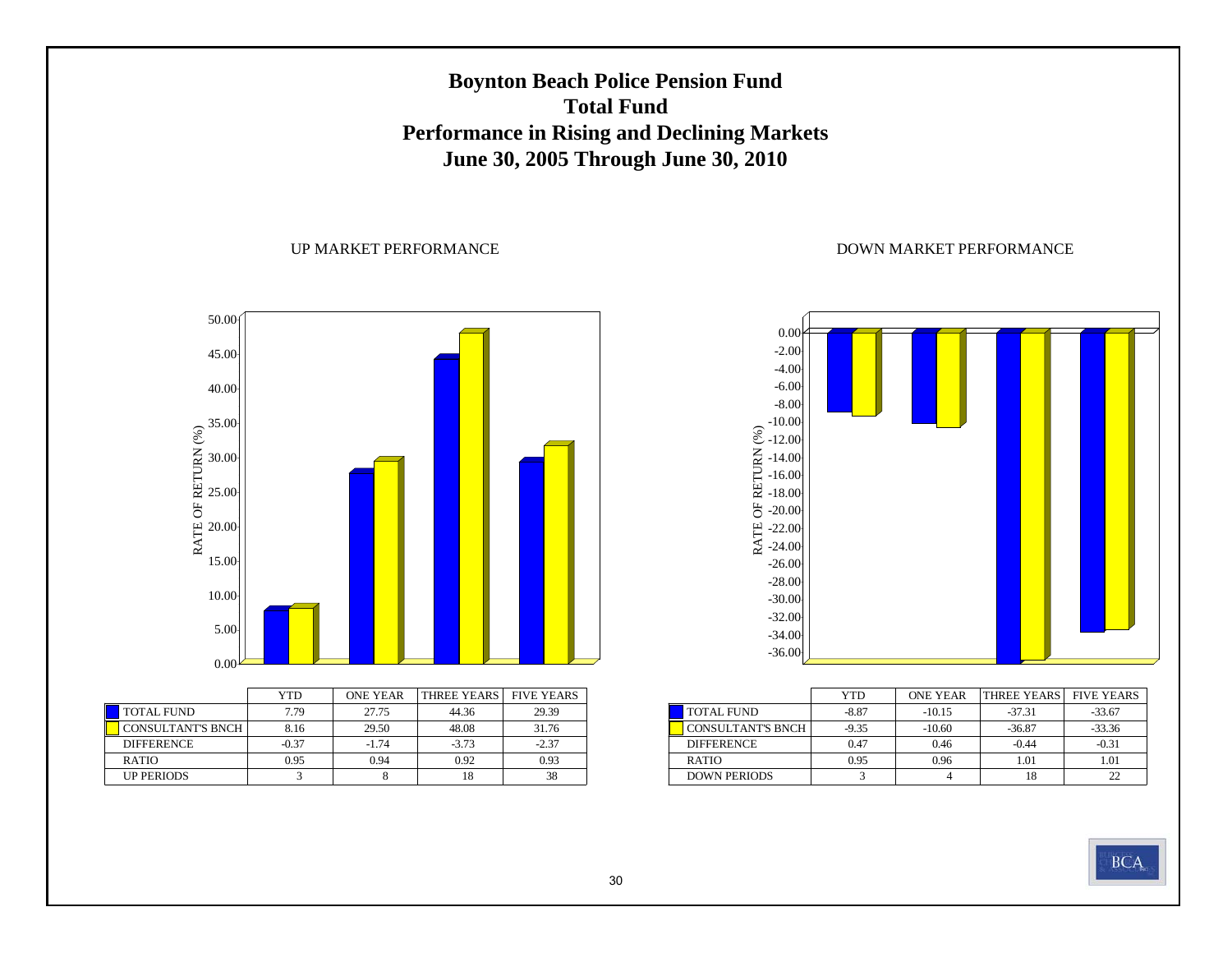## **Boynton Beach Police Pension Fund Glossary of Terms**

-ACCRUED INTEREST- Bond interest earned since the last interest payment, but not yet received.

-ALPHA- A linear regressive constant that measures the manager's expected return independent of Beta.

-ASSET ALLOCATION- The optimal division of portfolio asset classes in order to achieve an expected investment objective.

-BETA- A measure of portfolio sensitivity (volatility) in relation to the market, based upon past experience.

-BOND DURATION- A measure of portfolio sensitivity to interest rate risk.

-COMMINGLED FUND- An investment fund, offered by a bank or insurance company, which is similar to a mutual fund in that investors are permitted to purchase and redeem units that represent ownership in a pool of securities.

-CORE- A type of investment strategy that has approximately an equal weighting in both growth and value stocks in order to achieve a return that is comparable to the broad market performance (i.e., the S&P 500).

-CORRELATION COEFFICIENT- A statistical measure of how two assets move together. The measure is bounded by +1 and -1; +1 means that the two assets move together positively, while a measure of -1 means that the assets are perfectly negatively correlated.

-INDEXES- Indexes are used as "independent representations of markets" (e.g., S&P 500 and LBGC).

-INFORMATION RATIO- Annualized excess return above the benchmark relative to the annualized tracking error.

-GROWTH MANAGER- A growth manager generally invests in companies that have either experienced above-average growth rates and/or are expected to experience above-average growth rates in the future. Growth portfolios tend to have high price/earnings ratios and generally pay little to no dividends.

-LARGE CAP- Generally, the term refers to a company that has a market capitalization that exceeds \$5 billion.

-MANAGER UNIVERSE- A collection of quarterly investment returns from various investment management firms that may be subdivided by style (e.g. growth, value, core).

-MID CAP- Generally, the term refers to a company that has a market capitalization between \$1 and \$5 billion.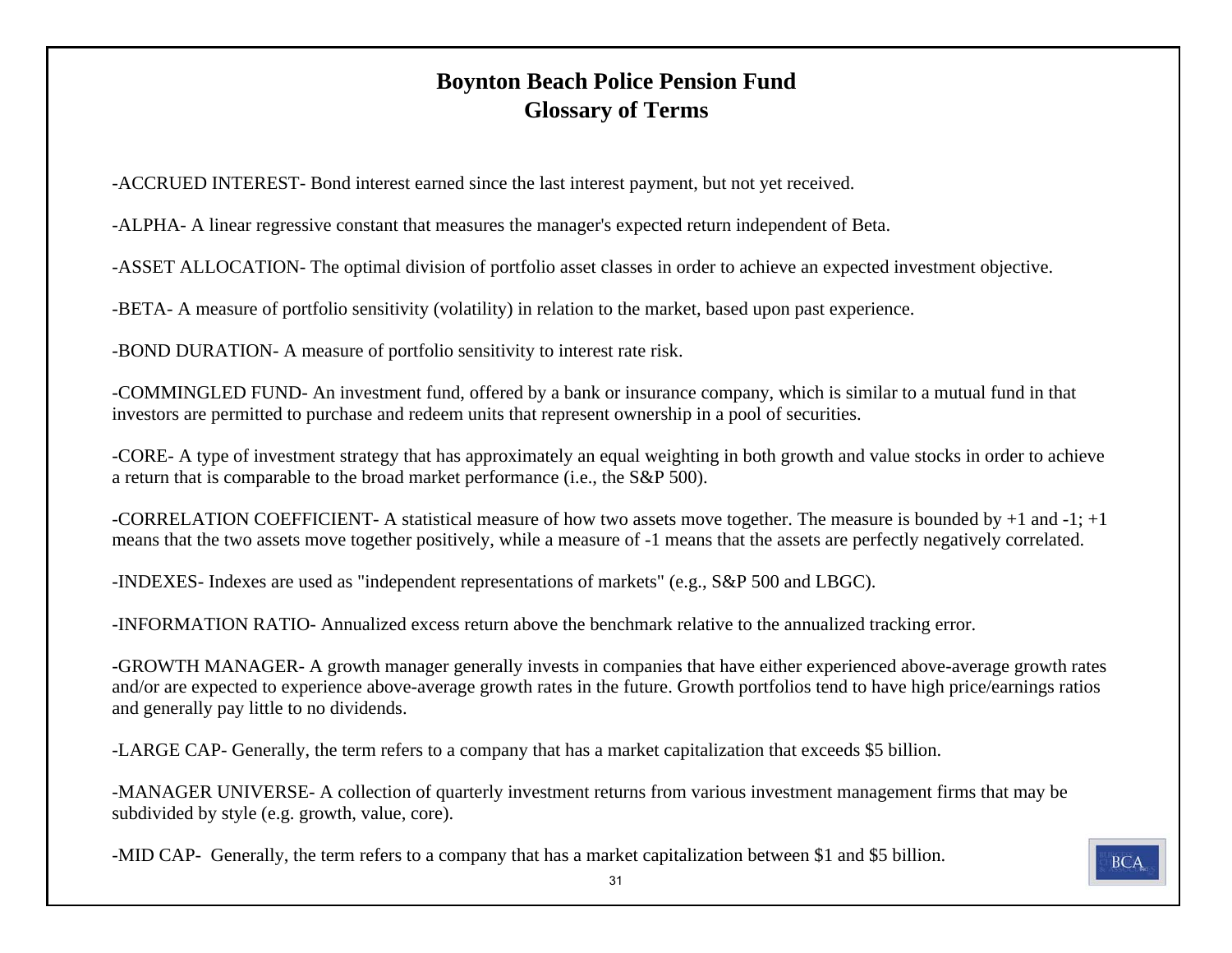## **Boynton Beach Police Pension Fund Glossary of Terms**

-PSN BALANCED AGGRESSIVE UNIVERSE - Includes all domestic balanced products whose equity allocation objective is greater than or equal to 65%.

-PSN BALANCED MODERATE UNIVERSE - Includes all domestic balanced products whose equity allocation objective is between 55% and 64%.

-PSN BALANCED CONSERVATIVE UNIVERSE - Includes all domestic balanced products whose equity allocation objective is equal or less than 54%.

-RATE OF RETURN- The percentage change in the value of an investment in a portfolio over a specified time period.

-RISK MEASURES- Measures of the investment risk level, including beta, credit, duration, standard deviation, and others that are based on current and historical data.

-R-SQUARED- Measures how closely portfolio returns and those of the market are correlated, or how much variation in the portfolio returns may be explained by the market. An R2 of 40 means that 40% of the variation in a fund's price changes could be attributed to changes in the market index over the time period.

-SHARPE RATIO- The ratio of the rate of return earned above the risk-free rate to the standard deviation of the portfolio. It measures the number of units of return per unit of risk.

-STANDARD DEVIATION- Measure of the variability (dispersion) of historical returns around the mean. It measures how much exposure to volatility was experienced by the implementation of an investment strategy.

-SYSTEMATIC RISK- Measured by beta, it is the risk that cannot be diversified away (market risk).

- TIME WEIGHTED RETURN-A measure of the investments verses the investor. When there are no contributions or withdrawalsthe TIME-weighted and DOLLAR-weighted/internal return are the same. If there are contributions and withdrawals the TIME-weighted and DOLLAR-weighted/internal return can be different. The CFA Institute recommends using the TIME-weighted return. AIMR reasons that the investment manager can not control when an investor makes contributions and withdrawals and thus should not be measured by that.

-TRACKING ERROR- A measure of how closely a manager's performance tracks an index; it is the annualized standard deviation of <sub>BCA</sub> the differences between the quarterly returns for the manager and the benchmark.